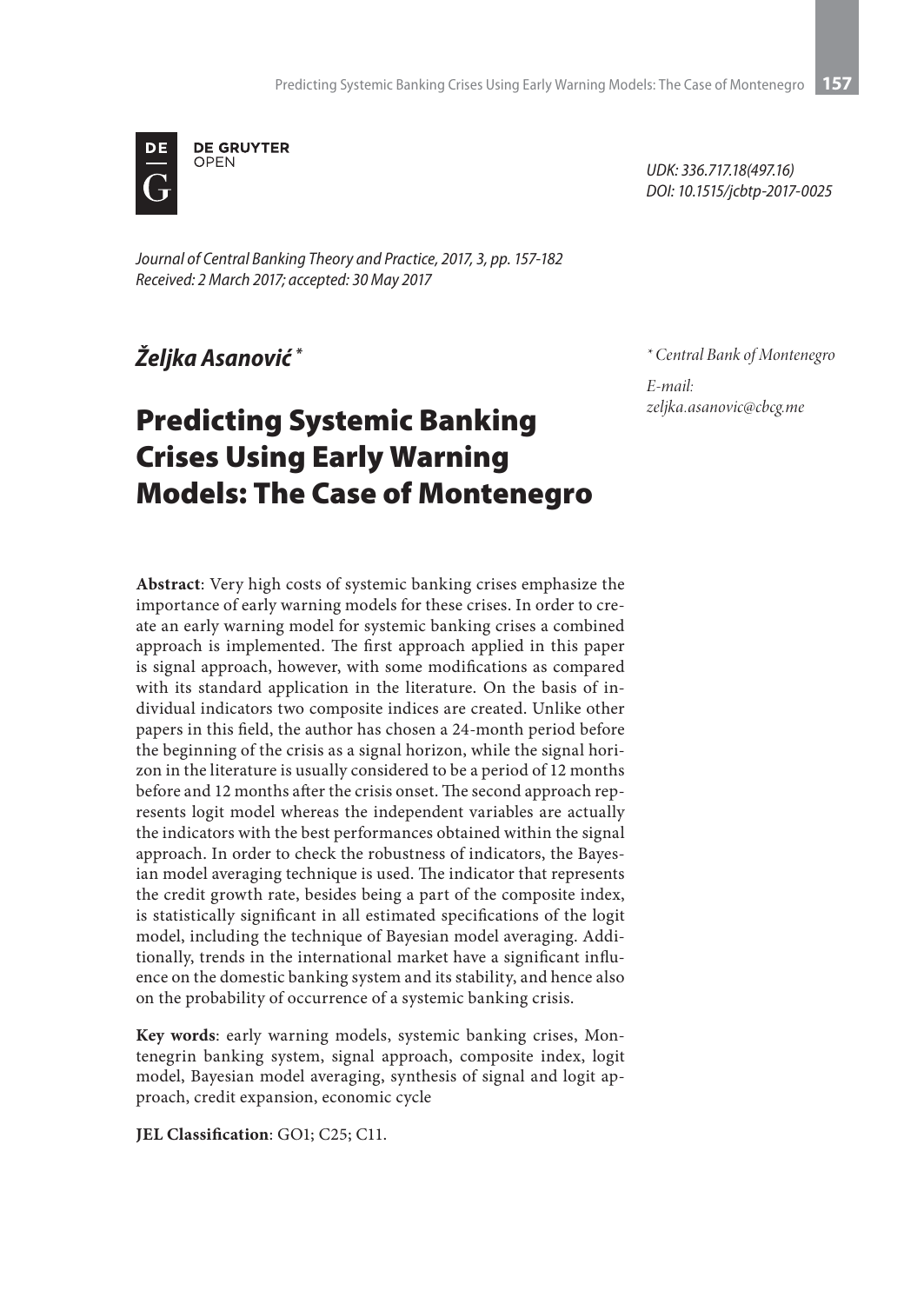### **1. Introduction**

One of the important questions imposed on economists around the world is whether crises are inevitable or it is possible to prevent their occurrence. Previous studies have shown that banking and currency crises usually do not occur without warning but there are some behaviour patterns of certain indicators that are repeating during the period preceding the crisis. Banking crises are more difficult to predict than the currency crises, however, the negative effects on economic activity are far more long-termed after systemic banking crises. Banking crises often occur together with currency and debt crises (Laeven & Valencia, 2012; pp. 11-12). Triplet crises appear to be quite rare while among twin crises, currency crises associated either together with banking or sovereign debt crises are the most common. However, those involving both banks and sovereign debt crises are the least common. Although there are significant differences between the occurred crises, it is possible to identify some common factors of their origin in order to determine indicators which suggest that there is an increased probability of crisis emergence.

The motivation for this research is a great importance that early warning models have primarily for the stability of the banking system, as well as for the entire financial system of a country. In normal times, central banks should prepare contingency plans in order to allow a central bank to act in case of contingencies and/or a bank crisis or a systemic crisis in an efficient, effective, consistent and comprehensive manner (Kozarić & Fabris, 2012). One of the elements of such plans refers to early warning indicators.

One of the main characteristics of the Montenegrin financial system is its relatively simple structure that is a common feature of many developing countries. Development of the Montenegrin banking sector during the pre-crisis period is characterized by enormously high credit growth rates. Also, Montenegro was one of European developing countries with the fastest economic growth. Economic slowdown and sudden stop of credit activity supported by the global economic crisis has led to much more deepening of the crisis in Montenegro at the time. During the expansion period, we should turn to saving in order to protect the economy from overheating and price bubble bursting, and that is exactly what was missing on the eve of the global financial crisis and what could have prevented or mitigated its impact (Fabris & Galić, 2015).

Many authors point out that credit booms increase the probability of emergence of banking crises (e.g. Borio & Lowe, 2002; Eichengreen & Arteta, 2000; and Kaminsky & Reinhart, 1999). Although credit boom may be considered as a key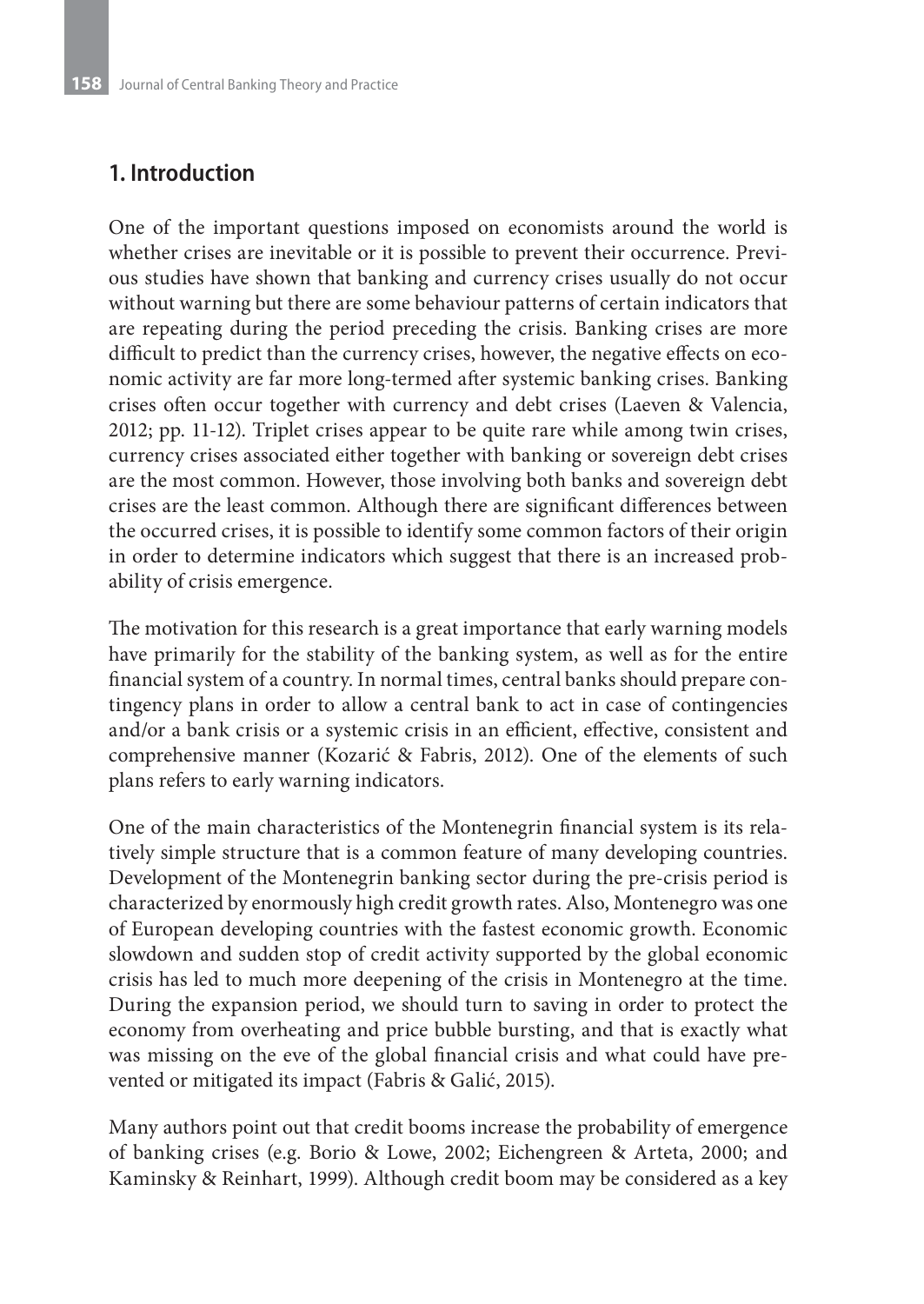determinant of a banking crisis, it is difficult to distinguish between healthy credit growth that includes financial development, and unsustainable credit growth that is associated with a deterioration of the balance sheet of banks. When it comes to developing countries, the hypothesis that they usually go through a catching-up phase should be considered, i.e. in order to reach the developed countries they have accelerated economic growth rate. This means that developing countries have higher growth rates than developed countries. The economic growth at that stage relies largely on credit growth, given that most often there is no possibility of financing from own accumulated funds.

Financial systems of South-eastern European countries are mainly bank-dominated and largely foreign-owned by banks from the euro area, primarily from Austria, France, Italy, Greece and Slovenia. Increased financial globalization has helped in creating a more developed financial system and had other positive effects, such as reducing the cost of borrowing, higher quality financial services that have become widely available, risk diversification, technological and institutional spillover. But the region has thus become more vulnerable to external shocks. It should be noted that there are papers on financial stability indicators and early warning systems for financial crises related to some of these countries (e.g. for Croatia see Dumičić, 2016; Ahec Šonje, 1999 and 2002) as well as the paper related to three EU candidate countries (i.e. Macedonia, Croatia, and Turkey, see Bučevska, 2011).

An extensive empirical literature on banking crises suggests that two approaches are commonly used when designing an early warning model for banking crises. The first one is signal approach which consists of systematised statistical procedures. This approach examines and compares the behaviour of economic indicators for the period before and after the crisis. According to this approach, the indicators with the best performances are identified on the basis of their values which may be above or below the specific value representing the threshold (Kaminsky & Reinhart, 1999). The second approach calculates the probability of occurrence of a banking crisis using discrete dependent variable models, usually by estimating probit or logit model (Demirgüç-Kunt & Detragiache, 1998, Eichengreen & Rose, 1998).

This paper synthesizes these approaches. Namely, indicators that showed the best performances within signal approach as well as the composite indices are estimated using logit models. Thus, the remainder of paper is structured as follows. In section 2, composite indices are created on the basis of indicators with the best performances that are selected using signal approach. Section 3 relates to the estimation of logit models and implementation of Bayesian model averaging. In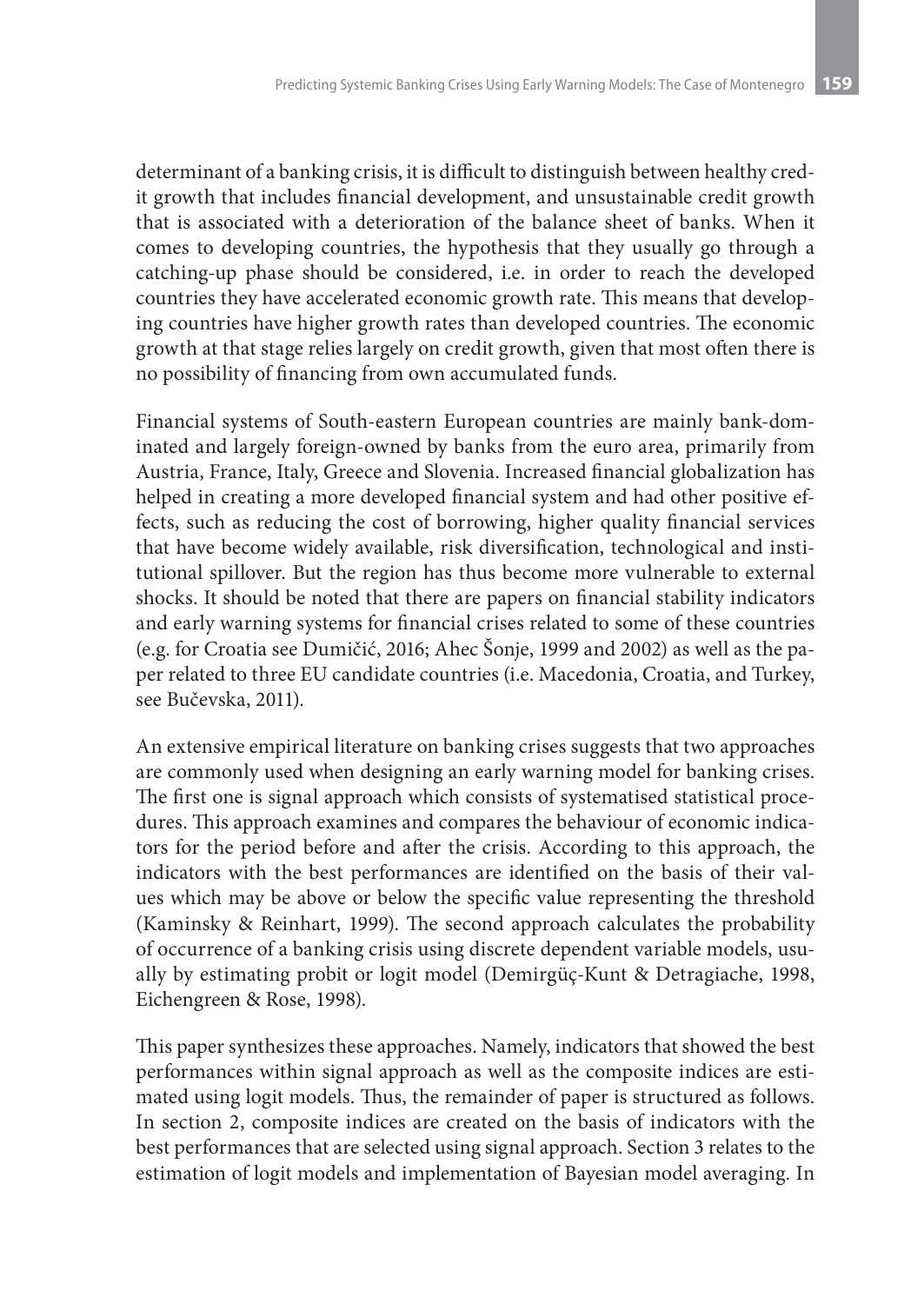section 4, robustness of the indices is checked using simple logit regressions and their reliability is compared by applying technique of Bayesian model averaging. Section 5 includes interpretation of results and discussion, while concluding remarks are presented in section 6.

## **2. Implementation of signal approach**

The first approach in formulating the early warning model for systemic banking crises that has been applied in this paper is the signal approach, with certain modifications with respect to its standard use in the literature. The basic assumption of the signal approach introduced by Kaminsky & Reinhart (1996), and Kaminsky, Lizondo & Reinhart (1998) is that the economy behaves differently on the eve of the financial crisis, which is manifested in the evolution of a number of economic and financial indicators. The signal approach has the ability of predicting by defining the optimal threshold for each indicator. By requiring the specification of an explicit framework of early warning, signal approach insists on rather specific timing of a signal, which is not the case with other approaches. As Davis & Karim (2008) emphasize, the signal approach is more suitable for a specific country while logit models are more adequate for a set of countries.

Unlike the most papers in this field, signal horizon of 24 months before the crisis onset was selected for this paper. The signal period is defined in this way because it is one of the objectives of this research to formulate a model that will allow obtaining a signal as early as possible, and to determine which indicators will be the first to send a signal that the probability of systemic banking crisis is increased. Although many authors point out that there is a benefit to get a signal even 12 months after the emergence of the banking crisis, the author of this paper argues that it is more useful to focus research exclusively on the period before the crisis and that signal horizon should be 24 months before the crisis onset. Namely, signals sent by the model are not very useful when poor performances of the banking sector and the economy have already occurred, but are necessary before things become obviously bad. Therefore, there is a significant advantage of determining the signal horizon exclusively before the crisis onset, as compared to the conventional approach where the signal horizon is determined partly before and partly after the beginning of the banking crisis.

Also, the reason why the time horizon that partially covers a certain period after the onset of the crisis has not been taken is the fact that the author uses monthly data, whereas in previous studies, particularly those that relate to a set of countries, annual or quarterly data are usually used. The use of monthly data enables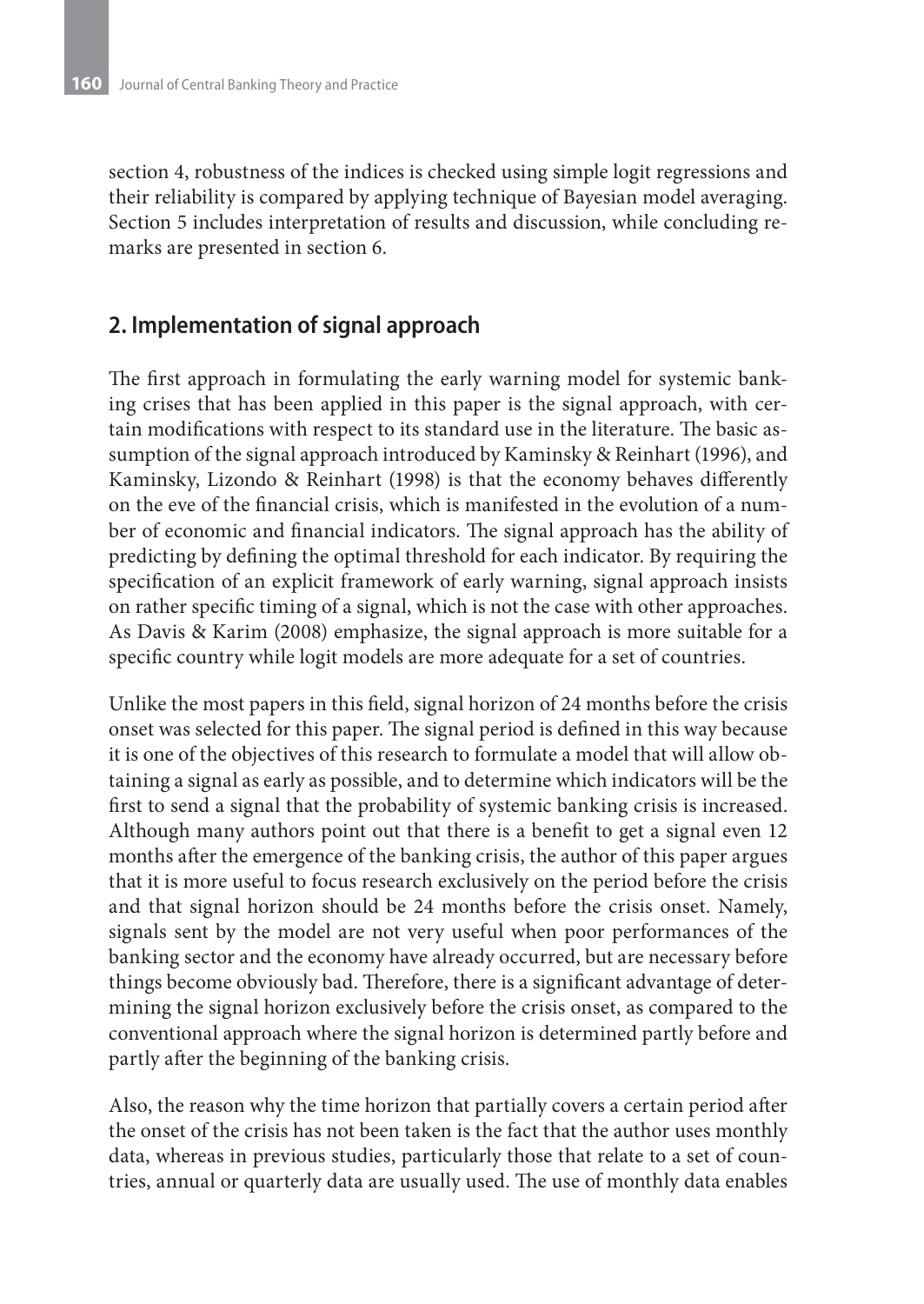more accurately determination of the time period when the indicators start to send signals that there is an increased probability of systemic banking crisis occurrence. Therefore, monthly data enable obtaining signals earlier than quarterly data, which is of great importance when there is a risk of crisis occurrence since it is necessary to react as quickly as possible.

Within the signal approach, models with different signal horizons of 24, 18 and 12 months are estimated. The model with signal horizon of 24 months is the main model (benchmark model), while the other two models were evaluated to determine the robustness of the results obtained by estimating the main model. The model with a signal horizon of 24 months showed the best performances. The model with a signal horizon of 18 months had slightly weaker performances compared to the basic model, while the model with a signal horizon of 12 months had the weakest performances compared to the previous two models. Namely, the reliability of the indicators in the third model is lower than in the first and second model shown by the noise to signal ratio which increased in a significant number of indicators compared to the first two models.

In the majority of papers in this field, performance assessments of individual indicators are based on the noise to signal ratio. However, some authors indicate that if we rely solely on this ratio, we can get a picture that does not reflect the real situation (Mulder, Perrelli & Rocha, 2002; and Oka 2003). The reason is that this ratio will show the same value when there is the same proportion between the number of correct and the number of incorrect signals. For example, the noise to signal ratio for one indicator will be the same if it sends 12 correct and 6 incorrect signals, or if it sends only 2 correct and 1 wrong signals. These authors propose different ways to overcome this problem. Some authors propose the use of another indicator instead of the noise to signal ratio, while others suggest the use of weights which would reflect the preferences of policy makers towards I and II type of errors (Edison 2000, and Oka 2003).

A trade-off between two types of errors is common to all types of early warning models for banking crises (Bussière & Fratzscher, 2002). Generally, type II error (there is a signal, there is no crisis) may be less worrisome from the perspective of monetary policy holders since II type errors are less expensive than type I errors. Costs of type II errors may be the costs of taking precautionary measures. On the other hand, type I error (there is no signal, there is a crisis) often leads to higher costs because there is greater risk, particularly for depositors, and there are higher costs of recovery from crisis for the monetary authorities. Since the monetary authorities aim to minimize type I errors, the models can be adjusted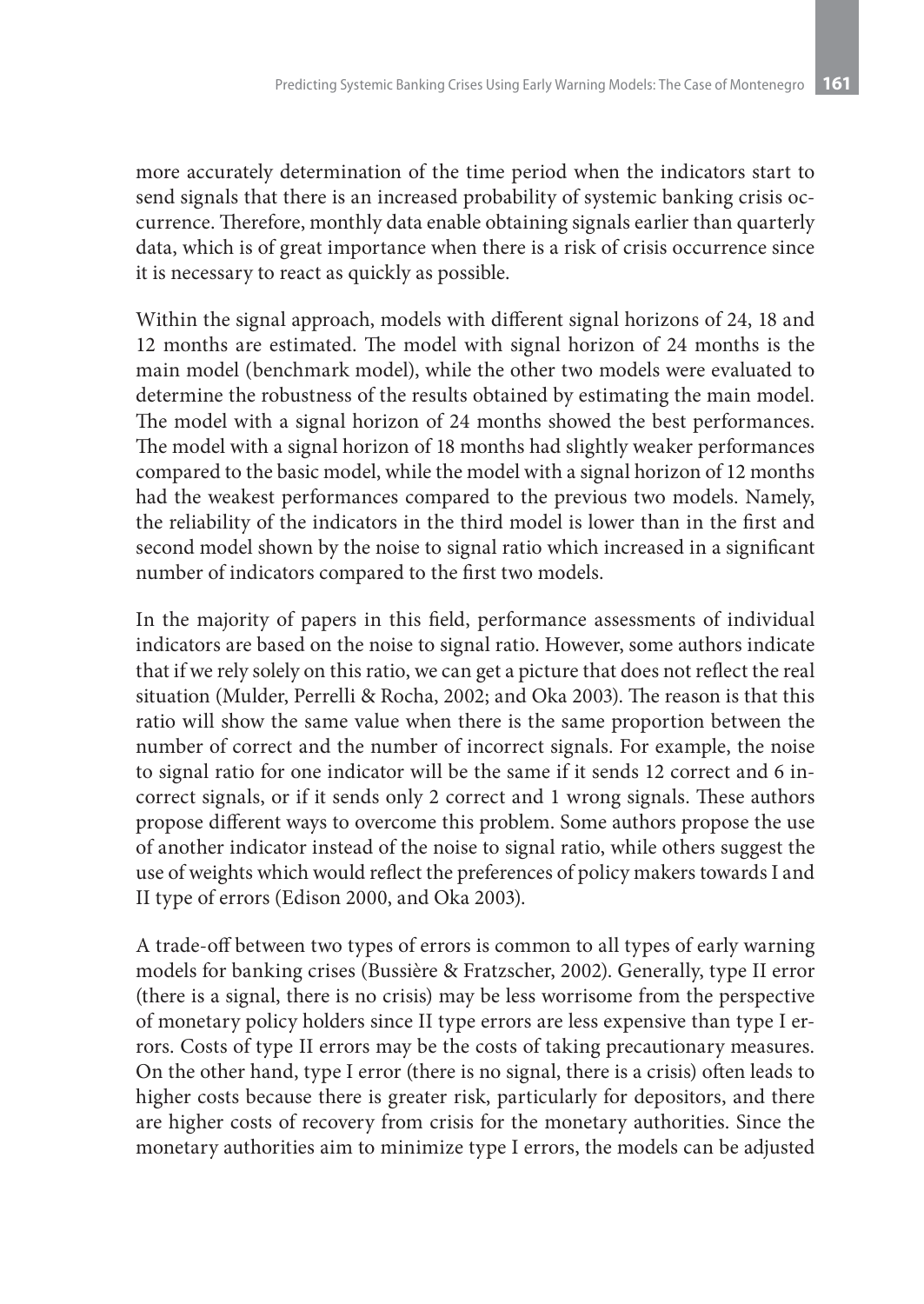to have lower type I error. In that case, the model will have a high type II error, and therefore a larger number of false signals.

In order to be as much objective as possible, the author considers that the monetary policy holders are equally interested in type I and II of errors. In addition to the noise to signal ratio, the author has taken into account whether the indicator sends signals continuously or periodically. Therefore, indicators that send less than eight signals continuously within the signal horizon have not been evaluated as indicators with the best performances. Also, in order to be assessed as an indicator with the best performances, and thus to be included within the composite index, an indicator should send signals for at least 12 months within the signal horizon (of which at least eight signals have to be sent in continuity, which represents one third of the signal horizon). These conditions are very demanding and the author has not found in the literature that this approach has been applied to date.

Monthly data from January 2005 to December 2012 are used in this paper. However, since most of the indicators are expressed as annual growth rates, time series effectually range from January 2006 to December 2012. Most of the indicators are used as annual growth rates, except the exchange rate, reference interest rates, measure of concentration of banking system and few ratios.<sup>1</sup> The other part of data related to the indicators of profitability, efficiency, liquidity, concentration of assets, loans, deposits and capital is calculated by the author using available database of the Central Bank of Montenegro. In order to use some of the important indicators available on quarterly and not on monthly basis, the author calculated their monthly values using the linear interpolation method.

The criterion commonly used for determining the starting date of systemic banking crises is a share of nonperforming loans in total loans at the level of a banking system. Considering the threshold of a 10% share of nonperforming loans proposed by Demirgüç-Kunt & Detragiache (1998), the beginning of the systemic banking crisis in Montenegro should be June 2009 when this indicator reached 10.03%. However, few months earlier, deposits were withdrawn after a longer period of growth. Namely, in the fourth quarter of 2008, deposits decreased by 14.42% comparing to the previous quarter. It is not advisable to rely only on event-based rules when determining the date of the crisis beginning because it

<sup>&</sup>lt;sup>1</sup> Some authors use more flexible approach where two forms of specifications, level of indicator and yearly rate, are considered for every indicator. The choice between these two forms of specifications is based on their predictive power and both forms are selected if they have a good predictive power.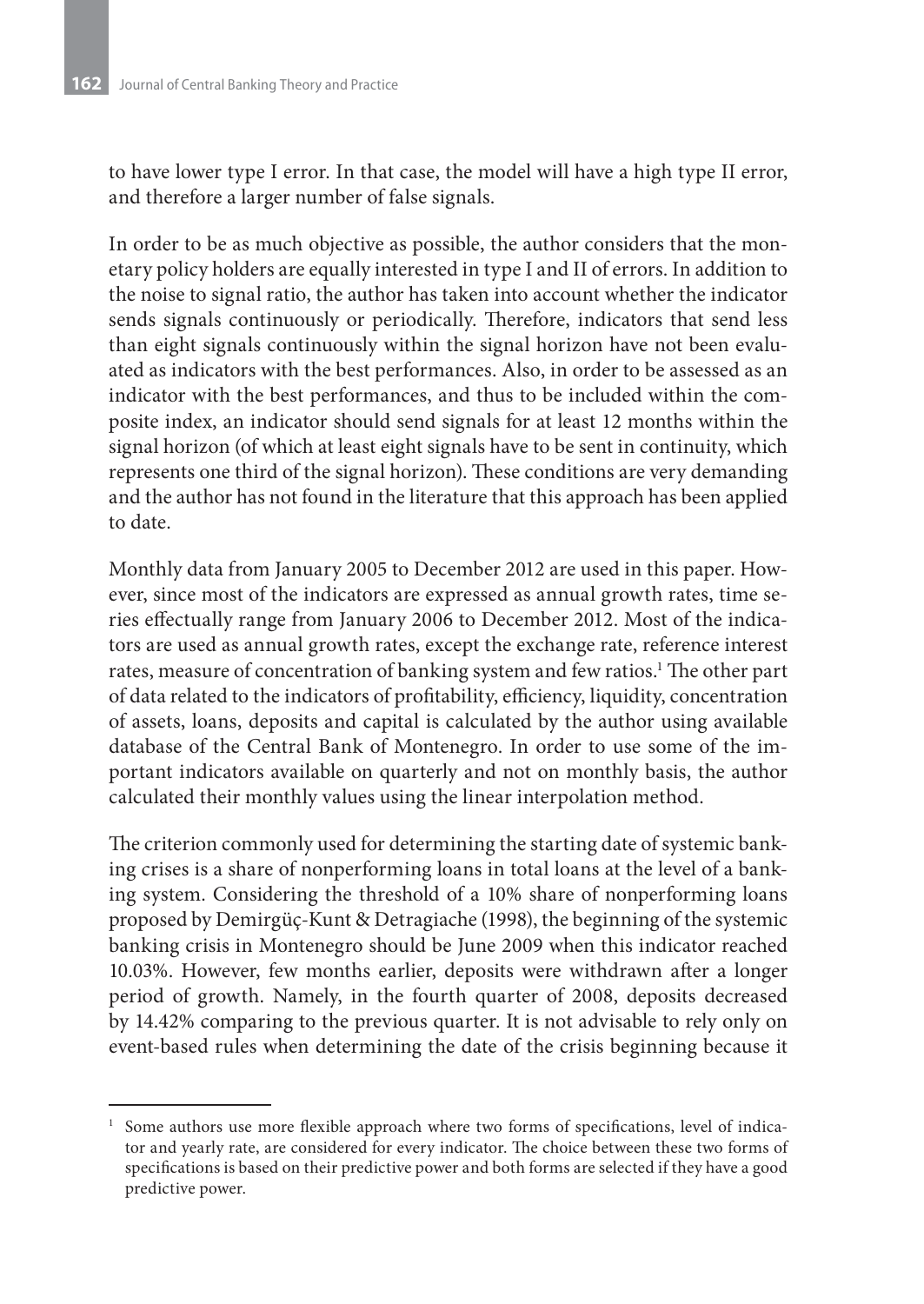could be determined too late. In accordance with the aforesaid, the author determined October 2008 as the starting month of the crisis when signs of the crisis had already shown in the form of deposit outflows.

More than 60 indicators are estimated using the signal approach and two composite indices are created. The first composite index (Index 1) consists of 11 indicators that showed the best performances within the signal approach, while the second index (Index 2) besides these 11 indicators contains additional eight indicators that have slightly lower performances but are still more reliable compared to other estimated indicators. These indices are first created as non-weighted indices, and then the appropriate weights are assigned to the indicators thus creating weighted indices.

|                       | Indicator                                                           | $A/(A+C)$ | $B/(B+D)$ | $B/(B+D)$<br>$A/(A+C)$ | Signal<br>horizon | Sign   |
|-----------------------|---------------------------------------------------------------------|-----------|-----------|------------------------|-------------------|--------|
| 1.                    | Assets                                                              | 0,67      | 0,02      | 0.03                   | 24                | $+$    |
| $\mathcal{P}_{\cdot}$ | Loans                                                               | 0.79      | 0.03      | 0.04                   | 24                | $^{+}$ |
| 3.                    | Loans to privately owned companies                                  | 0.83      | 0.02      | 0.02                   | 24                | $^{+}$ |
| 4.                    | <b>Deposits</b>                                                     | 0,54      | 0.03      | 0.06                   | 24                | $^{+}$ |
| 5.                    | Borrowings                                                          | 0.83      | 0.02      | 0.02                   | 24                | $+$    |
| 6.                    | Capital                                                             | 0,92      | 0.03      | 0.04                   | 24                | $^{+}$ |
| 7.                    | 1-month Euribor                                                     | 0,83      | 0,02      | 0.02                   | 20                | $^{+}$ |
| 8.                    | Net interest income                                                 | 0,92      | 0,05      | 0.05                   | 24                | $+$    |
| 9.                    | Consumer prices                                                     | 0,58      | 0,05      | 0.09                   | 14                | $+$    |
|                       | 10. Active interest rate                                            | 0,67      | 0,02      | 0,03                   | 18                |        |
| 11.                   | Loan loss provisions/total loans                                    | 0,04      | 0.17      | 0.33                   | 24                |        |
|                       | 12. Loan loss provisions                                            | 0,50      | 0,08      | 0,17                   | 14                | $^{+}$ |
|                       | 13. Securities held by banks                                        | 0,63      | 0,13      | 0,21                   | 24                | $+$    |
|                       | 14. Rate of industrial production in Serbia                         | 0,46      | 0,03      | 0,07                   | 24                | $+$    |
| 15.                   | Total payment operations                                            | 0,50      | 0.08      | 0.17                   | 14                | $+$    |
| 16.                   | Capital/assets                                                      | 0,33      | 0,03      | 0,10                   | 24                |        |
| 17.                   | Reserve requirements                                                | 0,38      | 0,08      | 0,22                   | 23                |        |
| 18.                   | Currency and deposits with<br>depository institutions held by banks | 0.46      | 0.10      | 0.22                   | 12                | $^{+}$ |
| 19.                   | Exchange rate EUR to USD                                            | 0,67      | 0,02      | 0,03                   | 24                | $^{+}$ |

#### **Table 1: Indicators with the best performances**

Source: Author's calculations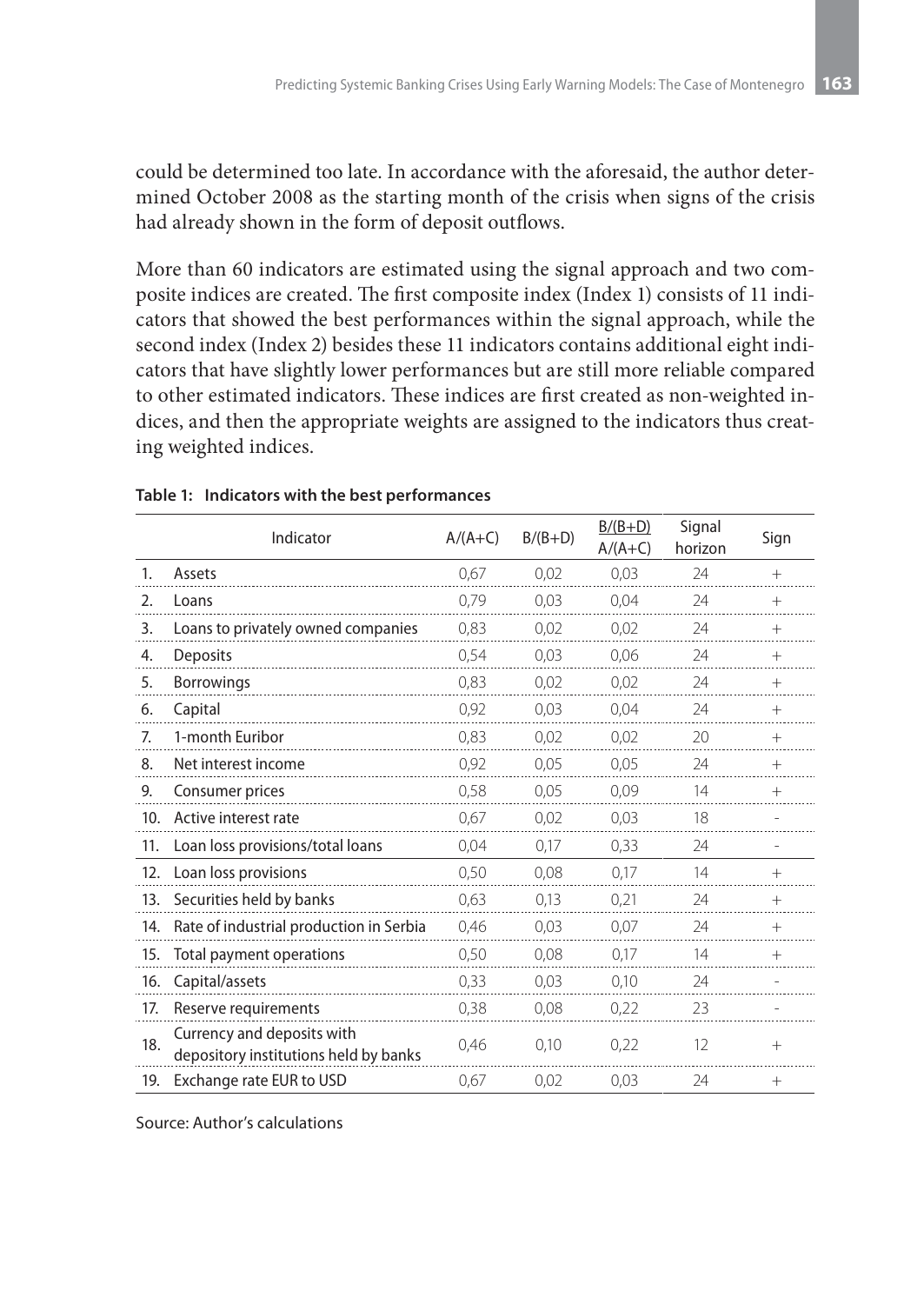The non-weighted composite index is a simple average of the indicators that have been selected by implementation of the signal approach. This means that equal importance is given to all indicators representing components of this index, i.e. all of them contribute equally to the probability of emergence of a systemic banking crisis. The value of this index may range from zero to one. The following graph shows trends of both non-weighted indices.





Source: Author's calculations

**Graph 2: Weighted indices**



Source: Author's calculations

As expected, considering that the first index consists of indicators with the best performances, the overall performances of this non-weighted index exceed the performances of the second index. The maximum value that is reached by the first non-weighted index is 1.00 for a period of three months of September, October and November 2007, when all 11 indicators exceeded the threshold and sent a signal. Thus, this index reached the maximum value 14 months before the crisis onset. The second non-weighted index reached its maximum value of 0.84 in October and November 2007, when 16 out of 19 indicators sent a signal. It is important to emphasize that beyond the signal horizon both non-weighted indices had very low values, which means that they sent a very low number of false signals.

The weighted composite index is calculated by assigning adequate weights to all indicators selected by the implementation of the signal approach. Thus, the weighted composite index takes into account the predicting power of the individual indicators, which means that it provides more reliable information than the non-weighted index. Similar to the non-weighted index, the value of the weighted index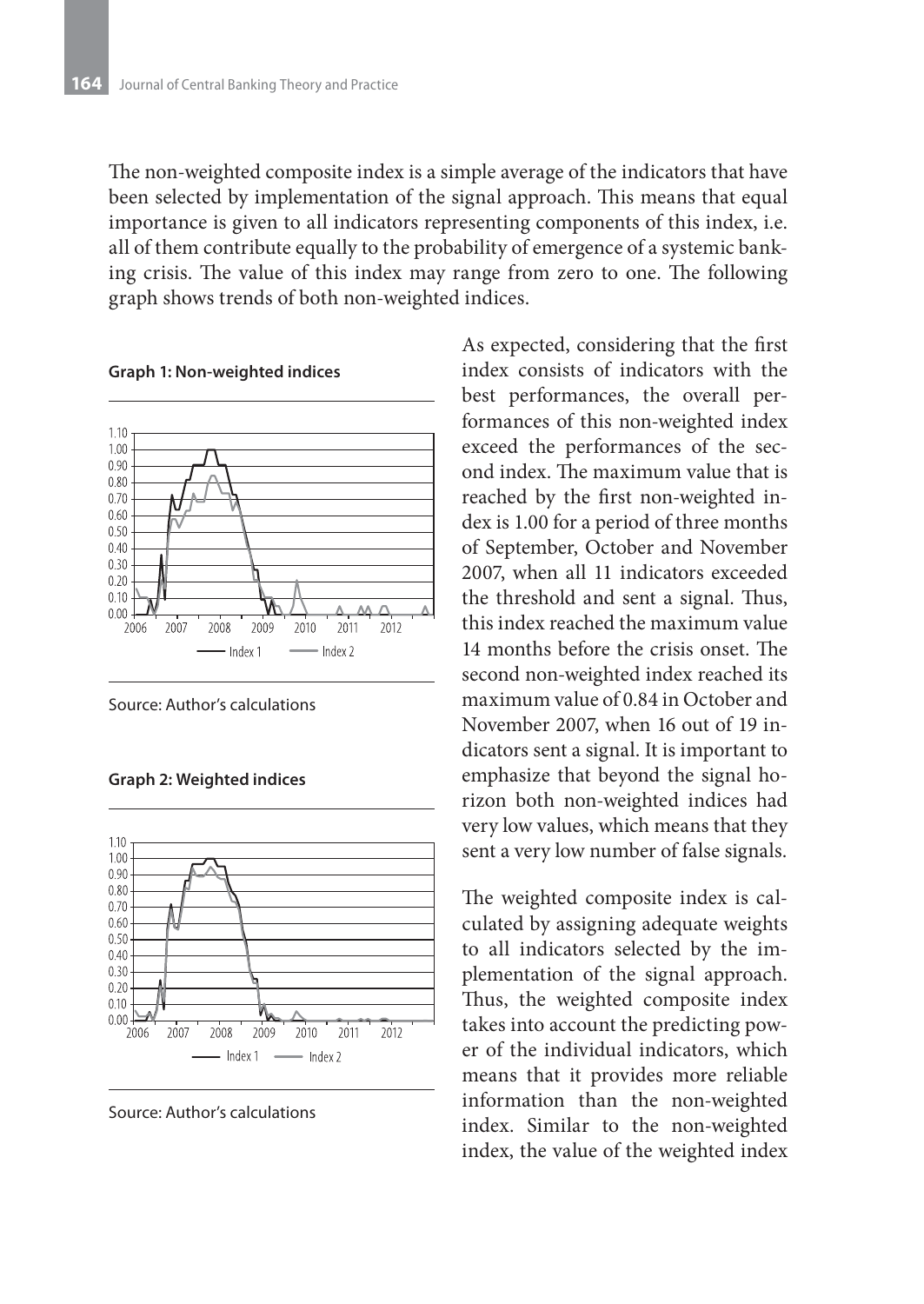can range from zero to one. The following graph shows trends of both weighted indices.

As expected, the performances of the first weighted index (which consists of 11 indicators) exceed the performances of the second index (which consists of 19 indicators). The maximum value that is reached by the first weighted index is 1.00 for the same period as the non-weighted index, i.e. in September, October, and November 2007 when all 11 indicators sent a signal for the crisis onset. The second weighted index also showed very good performances, and it reached the maximum value of 0.95 in October 2007. Quite predictably, both weighted indices had very low values beyond the signal horizon, which means that they sent a very low number of false signals.

Indicators of asset quality and capitalisation of the banking system suggest earlier than other indicators the possibility of an emergence of a banking crisis. Some other indicators, such as Euribor, can be added to these indicators. However, their overall performances indicate that their reliability is to some extent lower in comparison with the indicators of asset quality and capitalisation.

In order to predict conditional probability of a crisis occurrence, weighted indicators are used (for detailed explanation of the method see: Zhuang, J., 2005; pp. 54-55). It is necessary to divide observations from the sample into few categories while each group corresponds to certain part of composite index. Then for every group share of pre-crisis months is calculated (out of signal horizon). Therefore, it is possible to assign an adequate level of probability of crisis occurrence to every value of the composite index. Conditional probability for certain intervals of the composite index is calculated and presented in Table 2.

The obtained results suggest that both weighted composite indices have almost the same, very good performances. For example, if the first composite index ranges from 85-th to 100-th percentile, conditional probability of systemic banking crisis in Montenegro is 1.00 (i.e. 100%), and if the value of this index is zero, the probability of crisis occurrence is also zero.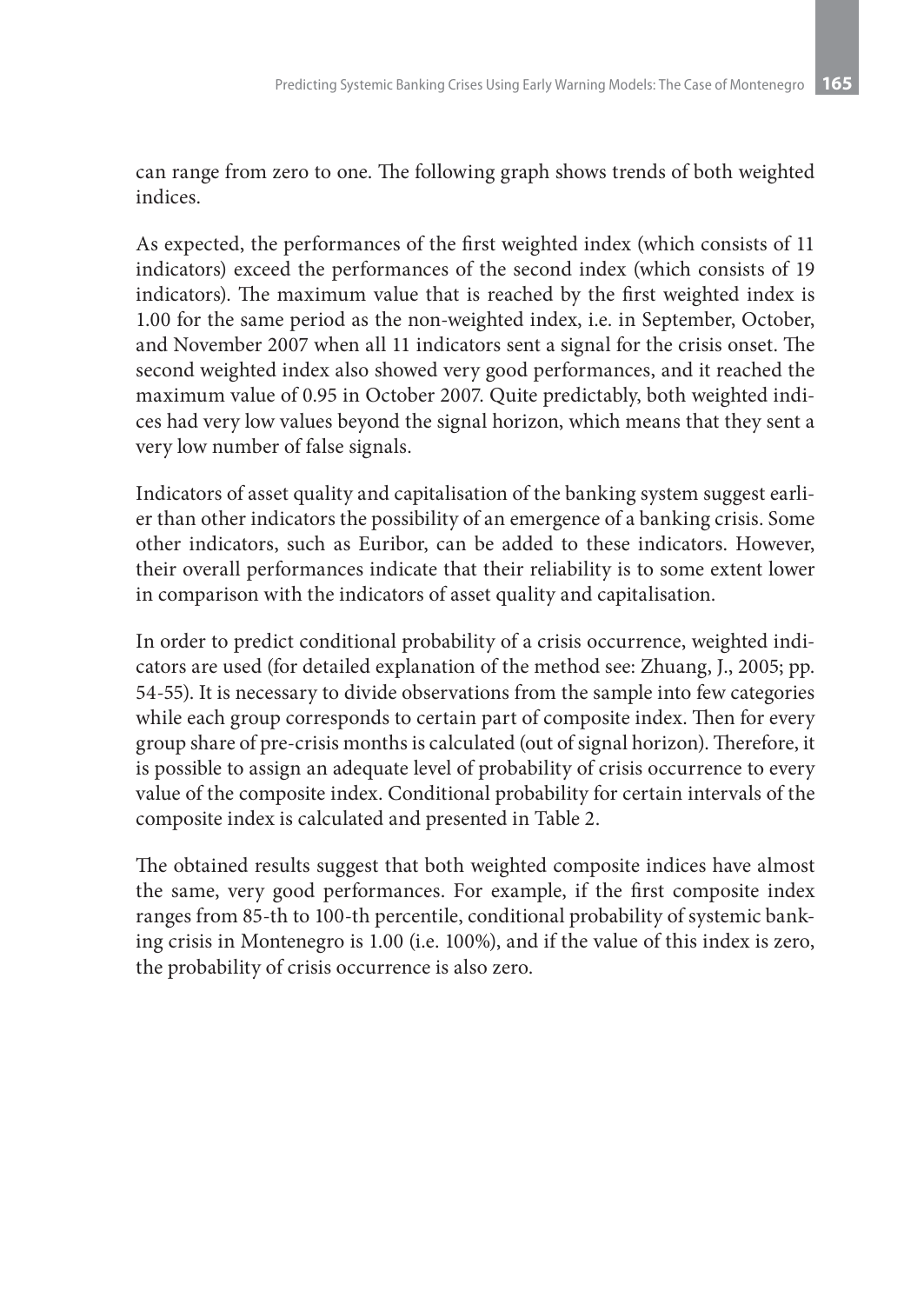| Percentile | Interval of<br>Composite index | Conditional<br>probability | Number of<br>observations |  |  |  |  |  |  |
|------------|--------------------------------|----------------------------|---------------------------|--|--|--|--|--|--|
| Index 1    |                                |                            |                           |  |  |  |  |  |  |
| $\Omega$   | $= 0$                          | 0,00                       | 51                        |  |  |  |  |  |  |
| $0 - 65$   | 0 < l < 6.82                   | 0,00                       | 3                         |  |  |  |  |  |  |
| $65 - 75$  | 6,82 < l < 56,36               | 0,44                       | $\circ$                   |  |  |  |  |  |  |
| 75-85      | 56,36 < l < 82,60              | 0,88                       | 8                         |  |  |  |  |  |  |
| 85-100     | 82,60 < l < 100,00             | 1.00                       | 13                        |  |  |  |  |  |  |
|            | Index 2                        |                            |                           |  |  |  |  |  |  |
| $\bigcap$  | $= 0$                          | 0,00                       | 34                        |  |  |  |  |  |  |
| $0 - 65$   | 0 < I < 6,30                   | 0,00                       | 20                        |  |  |  |  |  |  |
| $65 - 75$  | 6,30 < l < 53,45               | 0,44                       | $\circ$                   |  |  |  |  |  |  |
| 75-85      | 53,45 < l < 77,15              | 0,88                       | $\mathcal{R}$             |  |  |  |  |  |  |
| 85-100     | 77,15 < l < 100,00             | 1,00                       | 13                        |  |  |  |  |  |  |

**Table 2: Composite indices and conditional probability of crisis**

Source: Author's calculations

### **3. Estimation of logit models and Bayesian model averaging**

The second approach in formulating early warning model for systemic banking crises that is applied in this paper is an econometric approach. A synthesis with signal approach is implemented in a way that indicators which showed the best performances within signal approach were selected as explanatory variables in the logit regression model. Monthly time series starting from January 2005 to December 2012 are used. Variables in the paper which are not expressed as growth rates and interest rates are expressed as natural logarithms. By applying the augmented Dickey-Fuller test for a unit root, it is determined that most of the time series is non-stationary. Therefore, non-stationary time series are differentiated, and by reapplying the ADF test after differencing time series it is determined that they are stationary. A few time series that are used in the paper have been differentiated two times in order to become stationary.

The estimation results of the first logit model showed that out of six variables, five are statistically significant, whereas three relate to the Montenegrin banking system and two of them to international macroeconomic developments. Afterwards, a dynamic component was introduced in the model in order to test the robustness of the results. Dynamic logit model contains nine variables wherein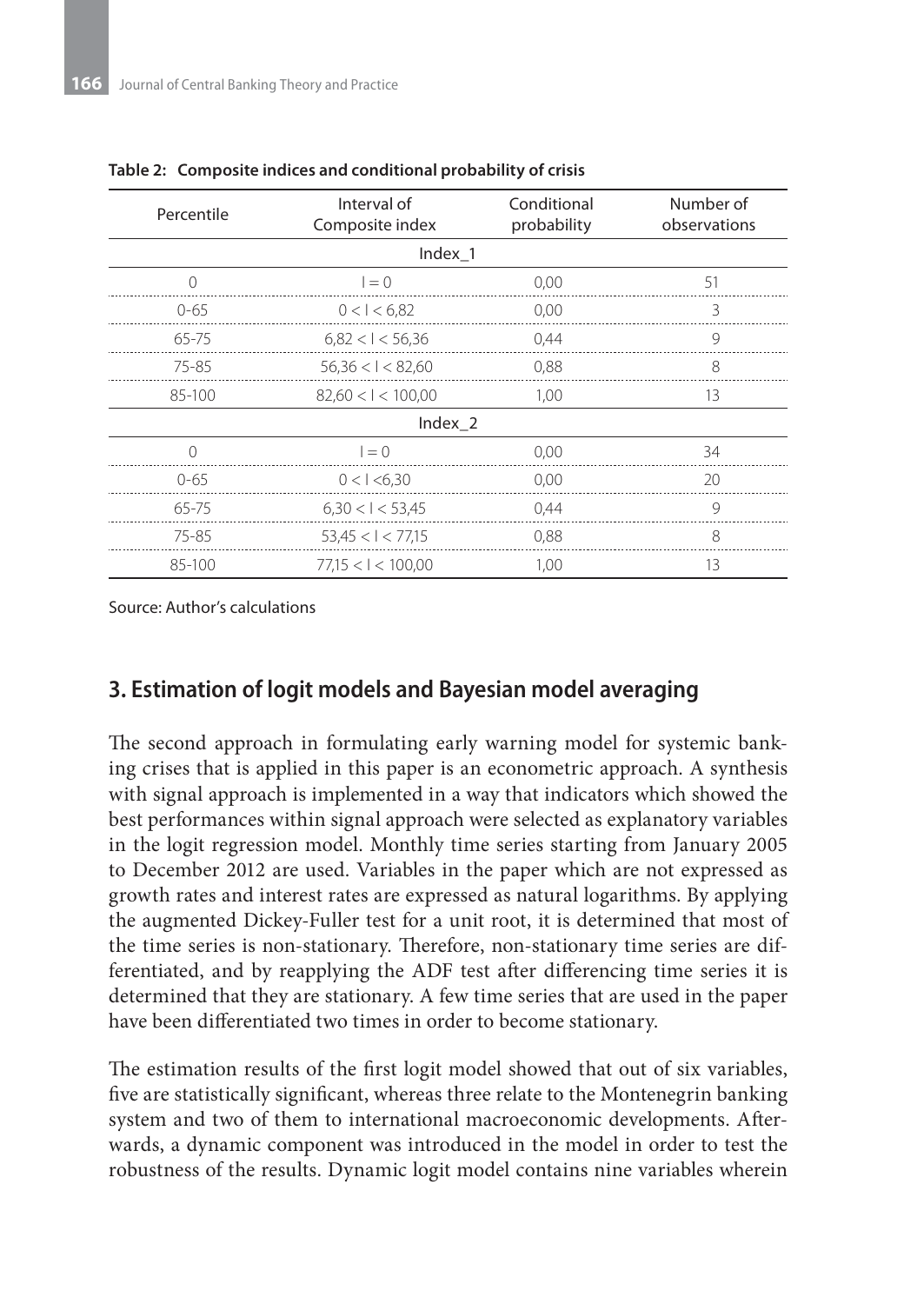all are statistically significant. Comparing the value of the McFadden's coefficient of determination, it can be concluded that the dynamic model has better performances. Thus, the logit models in a function of early warning models for systemic banking crises for the Montenegrin banking system show that the explanatory variables (indicators) have a relatively high impact on the probability of a banking crisis onset. If only coefficients are taken into consideration, the size of change in the probability of a systemic banking crisis occurrence cannot be determined. Coefficients in the logit model show only the direction of change in probability, thus it shall be necessary to calculate marginal effects.

| Variable              | Coefficient | Std. Error            | z-Statistic | Prob.       |
|-----------------------|-------------|-----------------------|-------------|-------------|
| C                     | $-5.518387$ | 1.522988              | $-3.623396$ | 0.0003      |
| <b>LOANS</b>          | 96.00672    | 29.33180              | 3.273127    | 0.0011      |
| <b>DEPOSITS</b>       | $-44.47305$ | 17.49329              | $-2.542292$ | 0.0110      |
| EURIBOR_1M            | 5.163113    | 2.756631              | 1.872979    | 0.0611      |
| INDPR_SERBIA          | $-0.113493$ | 0.053317              | $-2.128649$ | 0.0333      |
| <b>LLP</b>            | 35.56611    | 13.66150              | 2.603382    | 0.0092      |
| EUR_USD               | $-30.88451$ | 12.75768              | $-2.420857$ | 0.0155      |
| <b>CAPITAL</b>        | 22.62495    | 11.16584              | 2.026265    | 0.0427      |
| LLP_LOANS_LAG2        | 5.656185    | 3.140134              | 1.801256    | 0.0717      |
| PRICES_LAG3           | 1.500413    | 0.658622              | 2.278110    | 0.0227      |
| McFadden R-squared    | 0.593522    | Mean dependent var    |             | 0.260870    |
| S.D. dependent var    | 0.441515    | S.E. of regression    |             | 0.295765    |
| Akaike info criterion | 0.684000    | Sum squared resid     |             | 7.173109    |
| Schwarz criterion     | 0.958107    | Log likelihood        |             | $-21.46399$ |
| Hannan-Quinn criter.  | 0.794632    | Restr. log likelihood |             | $-52.80473$ |
| LR statistic          | 62.68149    | Avg. log likelihood   |             | $-0.233304$ |
| Prob(LR statistic)    | 0.000000    |                       |             |             |
| Obs with Dep=0        | 68          | <b>Total obs</b>      |             | 92          |
| Obs with Dep=1        | 24          |                       |             |             |

#### **Table 3: Estimation results of the dynamic logit model**

Source: Author's calculations in EViews 6

Regarding nonlinear models, marginal effects give more information than coefficients. Marginal effects of explanatory variables on dependent variable are presented in Table 4.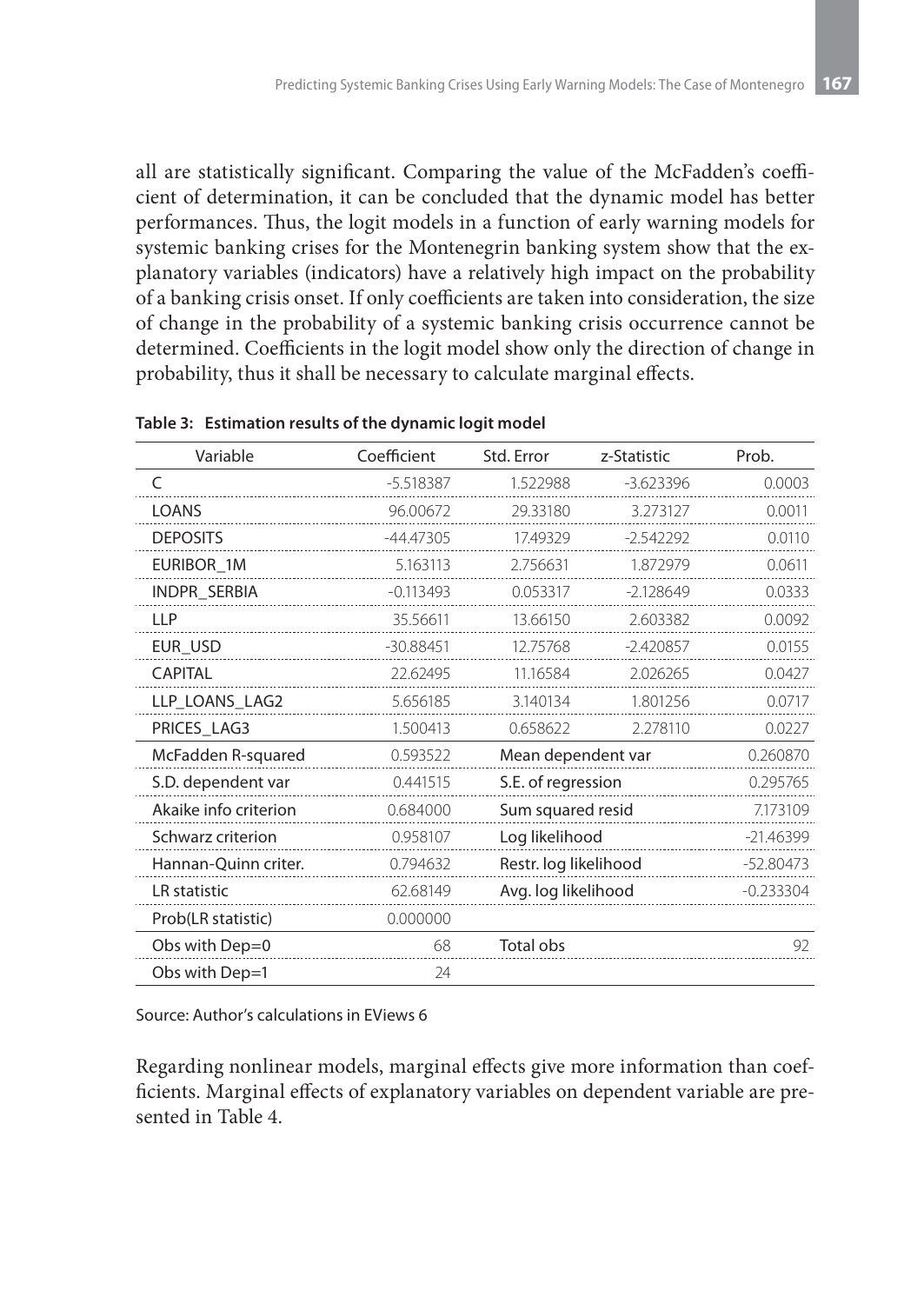#### **Table 4: Marginal effects**

| Variable        | Marginal effects |
|-----------------|------------------|
| C               | $-0.198728$      |
| LOANS           | 3.457396         |
| <b>DEPOSITS</b> | $-1601564$       |
| EURIBOR 1M      | 0.185934         |
| INDPR SERBIA    | $-0.004087$      |
| IIP             | 1.280808         |
| EUR USD         | $-1.112214$      |
| <b>CAPITAL</b>  | 0.814770         |
| LLP_LOANS_LAG2  | 0.203691         |
| PRICES LAG3     | 0.054033         |

Source: Author's calculations in EViews 6

Prediction ability of the estimated logit model is presented in Table 5. The cut-off value that separates the precrisis period from the normal period has been set at 0.5. The model has correctly predicted 88.04% observations. Furthermore, the model has precisely predicted the crisis in 70.83% cases (i.e. months), and the normal period in 94.12% cases. The model has proved to be unsuccessful in 11.96% cases.

#### **Table 5: Prediction ability of the estimated logit model**

|                   |         | <b>Estimated Equation</b> |       | <b>Constant Probability</b> |                  |                  |
|-------------------|---------|---------------------------|-------|-----------------------------|------------------|------------------|
|                   | $Dep=0$ | $Dep=1$                   | Total | $Dep=0$                     | $Dep=1$          | Total            |
| $P(Dep=1) \leq C$ | 64      |                           | 71    | 68                          | 24               | 92               |
| $P(Dep=1) > C$    | 4       | 17                        | 21    | $\bigcap$                   | $\left( \right)$ | $\left( \right)$ |
| Total             | 68      | - 24                      | 92    | 68                          | -24              | 92               |
| Correct           | 64      | 17                        | 81    | 68                          | 0                | 68               |
| % Correct         | 94.12   | 70.83                     | 88.04 | 100.00                      | 0.00             | 7391             |
| % Incorrect       | 588     | 2917                      | 11.96 | 0.00                        | 100.00           | 26.09            |
| Total Gain*       | $-5.88$ | 70.83                     | 1413  |                             |                  |                  |
| Percent Gain**    | n.a.    | 70.83                     | 54.17 |                             |                  |                  |

|                  |         | <b>Estimated Equation</b> |       | <b>Constant Probability</b> |         |       |  |
|------------------|---------|---------------------------|-------|-----------------------------|---------|-------|--|
|                  | $Dep=0$ | $Dep=1$                   | Total | $Dep=0$                     | $Dep=1$ | Total |  |
| $E(\# of Dep=0)$ | 61.02   | 6.98                      | 68.00 | 5026                        | 1774    | 68.00 |  |
| $E(\# of Dep=1)$ | 698     | 17.02                     | 24.00 | 1774                        | 626     | 24.00 |  |
| Total            | 68.00   | 24.00                     | 92.00 | 68.00                       | 24.00   | 92.00 |  |
| Correct          | 61.02   | 17.02                     | 78.03 | 50.26                       | 626     | 56.52 |  |
| % Correct        | 8973    | 70.90                     | 8482  | 7391                        | 26.09   | 6144  |  |
| % Incorrect      | 10 27   | 2910                      | 1518  | 26.09                       | 7391    | 38.56 |  |
| Total Gain*      | 15.82   | 4481                      | 2338  |                             |         |       |  |
| Percent Gain**   | 60.63   | 60.63                     | 60.63 |                             |         |       |  |

\*Change in "% Correct" from default (constant probability) specification

\*\*Percent of incorrect (default) prediction corrected by equation

Source: Author's calculations in EViews 6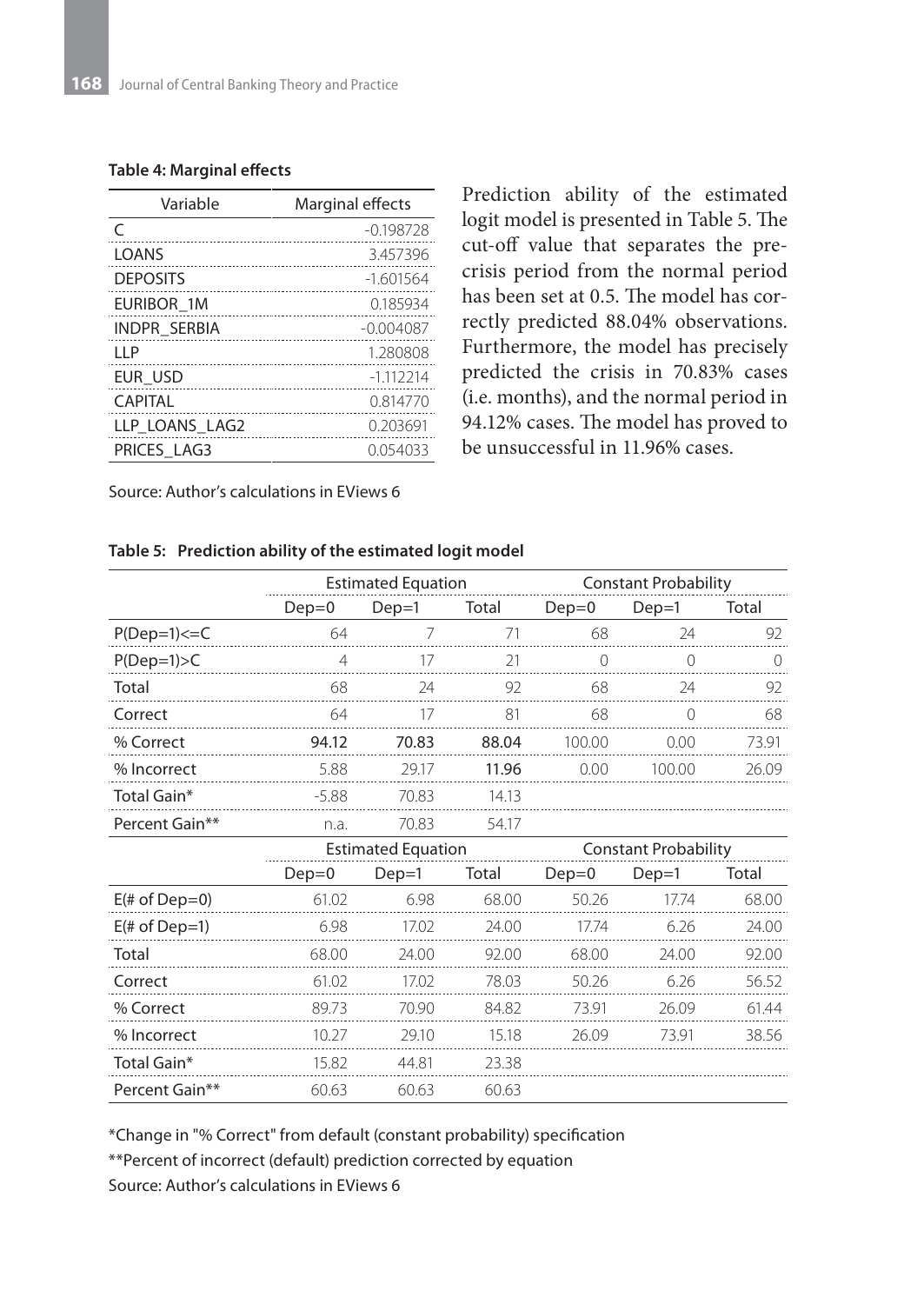Results of the Hosmer-Lemeshow test and the Andrews test are presented in Table 6. A high value of the Andrews goodness-of-fit test and a low level of the Hosmer-Lemeshow test are desirable. Considering the Hosmer-Lemeshow test, if the associated p-value is significant ( $p<0.05$ ), it might be an indication that the model doesn't fit the data. Since the H-L goodness-of-fit test statistic is much greater than 0.05, the null hypothesis that there is no difference between the observed and model-predicted values of the dependent variable is not rejected, implying that the model's estimates fit the data at an acceptable level.

The next graph represents the forecasted probability of a systemic banking crisis calculated from the dynamic logit model. The model sends signals within the signal horizon that is defined 24 months preceding the crisis. The highest probability of systemic banking crisis is during the first year of the signal horizon which suggests that the model sends signals in the timely manner.

|                          |                      | <b>Ouantile of Risk</b> |                 |         | $Dep=0$          |         | Total           | $H-L$   |
|--------------------------|----------------------|-------------------------|-----------------|---------|------------------|---------|-----------------|---------|
|                          | Low                  | High                    | Actual          | Expect  | Actual           | Expect  | Obs             | Value   |
|                          | $4.E-12$             | 0.0002                  | 9               | 8.99961 | 0                | 0.00039 | 9               | 0.00039 |
| $\mathcal{P}$            | 0.0002               | 0.0010                  | 9               | 8.99615 | $\Omega$         | 0.00385 | 9               | 0.00385 |
| 3                        | 0.0013               | 0.0034                  | 9               | 8.98085 | $\Omega$         | 0.01915 | 9               | 0.01920 |
| 4                        | 0.0039               | 0.0092                  | 9               | 8.93926 | $\Omega$         | 0.06074 | 9               | 0.06115 |
| 5                        | 0.0111               | 0.0536                  | 10 <sup>°</sup> | 9.74853 | $\Omega$         | 0.25147 | 10 <sup>°</sup> | 0.25796 |
| 6                        | 0.0544               | 0.1714                  | 7               | 7.94747 | $\mathfrak{D}$   | 1.05253 | 9               | 0.96585 |
| 7                        | 0.1787               | 0.3114                  | 6               | 6.67975 | 3                | 2.32025 | 9               | 0.26832 |
| 8                        | 0.3181               | 0.5237                  | 6               | 5.29293 | 3                | 3.70707 | 9               | 0.22932 |
| 9                        | 0.5831               | 0.9233                  | 3               | 2.18555 | 6                | 6.81445 | 9               | 0.40085 |
| 10                       | 0.9360               | 0.9999                  | $\Omega$        | 0.22991 | 10 <sup>°</sup>  | 9.77009 | 10 <sup>°</sup> | 0.23532 |
| Total                    |                      |                         | 68              | 68,0000 | 24               | 24.0000 | 92              | 2.44220 |
|                          | <b>H-L Statistic</b> |                         | 2.4422          |         | Prob. Chi-Sq(8)  |         | 0.9644          |         |
| <b>Andrews Statistic</b> |                      |                         | 44.2792         |         | Prob. Chi-Sq(10) |         | 0.0000          |         |

**Table 6: Results of the Hosmer-Lemeshow test and the Andrews test** 

Source: Author's calculations in EViews 6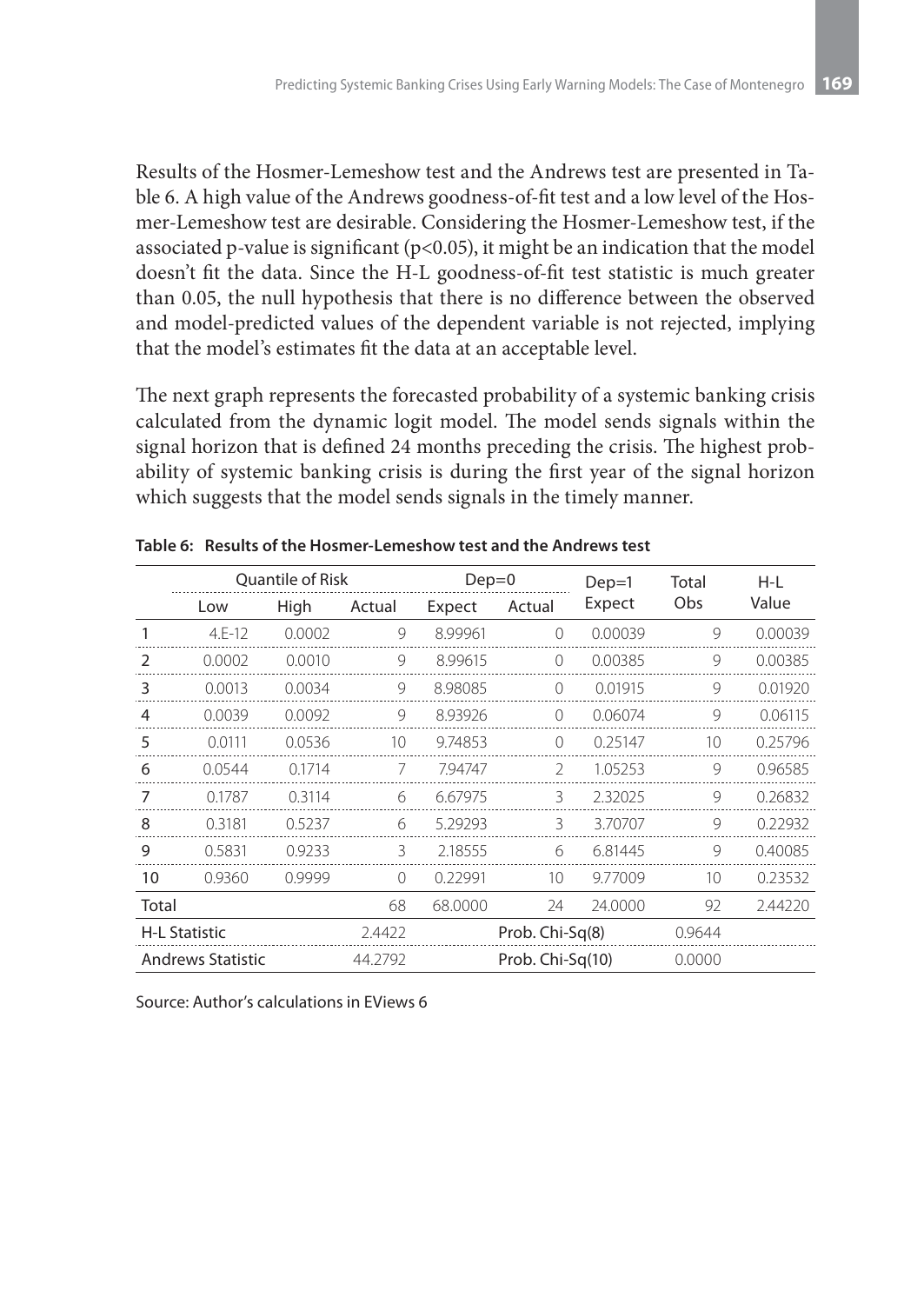

#### **Graph 3: Forecasted probability of systemic banking crisis**

However, it is necessary to point out that there are certain problems with the logit regression in situations when there are a lot of potential explanatory variables. Firstly, putting all potential variables in one regression can significantly increase the standard errors if irrelevant variables are included. Secondly, the use of sequential testing in order to exclude irrelevant variables can lead to misleading results since there is a possibility to exclude relevant variable every time when the test is done.

One of the ways to overcome these problems is the implementation of the Bayesian model averaging that takes into account the uncertainty of the models, considering their combinations and weighting them in accordance with their performances. This technique has been used so far in a very small number of papers related to early warning models. Among the first ones, the paper by Crespo Cuaresma & Slacik (2009) who studied currency crises appeared, and then Babecký et al. (2012 and 2012a) did a research dealing with banking, debt and currency crises.

Therefore, seven simple logit regressions are estimated, which have two independent variables at most. By using the Bayesian model averaging technique, the weights are assigned to each of the seven regressions. This means that there are 14 statistically significant variables representing early warning indicators for systemic banking crises. The obtained results largely coincide with the results of the previous two models, i.e. static and dynamic logit models. Marginal effects are also calculated.

Source: Author's calculations in EViews 6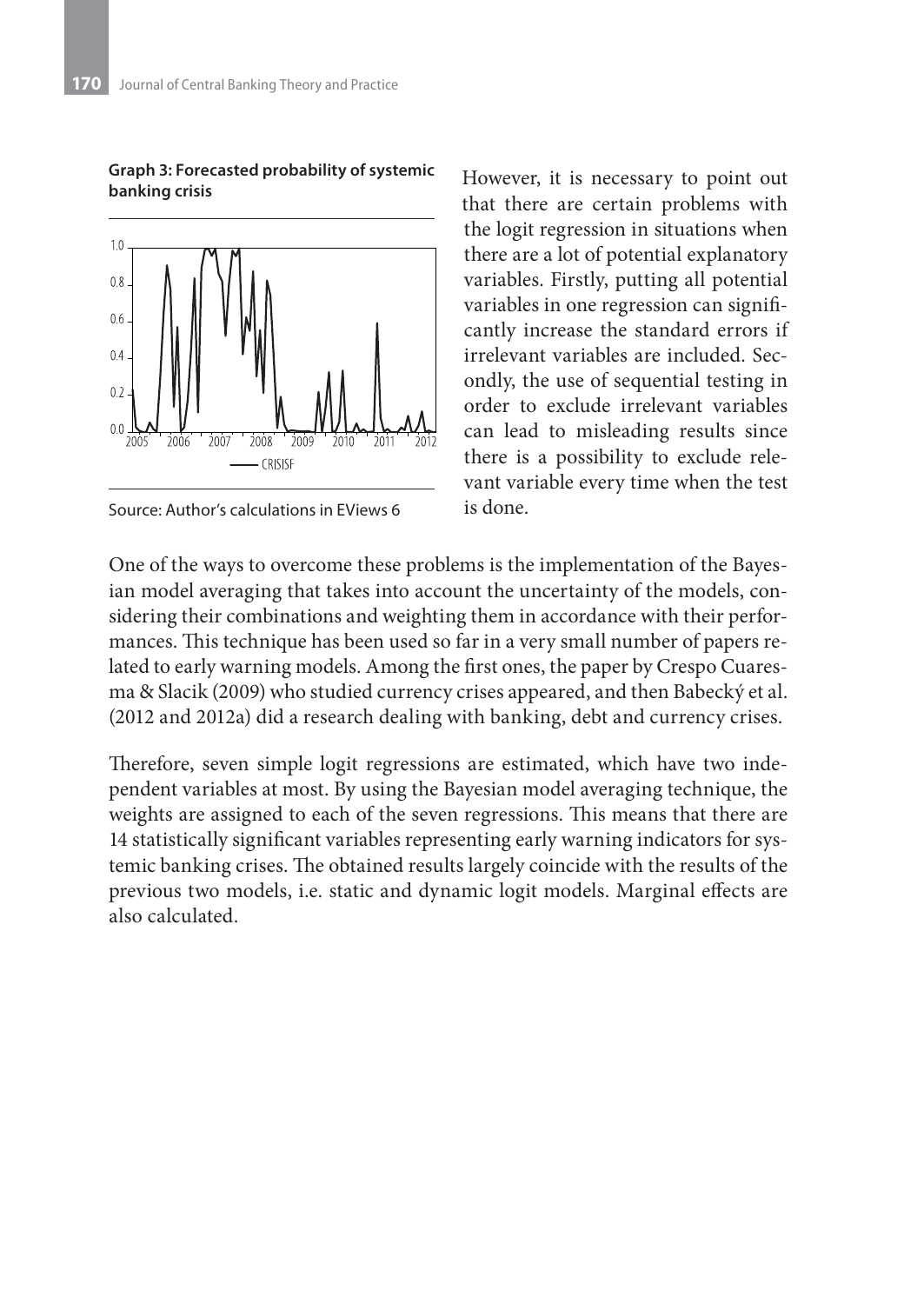| Model   | Variable          | Coefficient | Statistic<br>significance | Weight $(0-1)$ |
|---------|-------------------|-------------|---------------------------|----------------|
| Model 1 | <b>ASSETS</b>     | 108,04      | 0,0001                    |                |
|         | <b>DEPOSITS</b>   | $-70,79$    | 0,0009                    | 0,14456        |
| Model 2 | <b>CAPITAL</b>    | 13,28       | 0,0167                    |                |
|         | <b>BORROWINGS</b> | 19,77       | 0,0002                    | 0,14015        |
| Model 3 | <b>LOANS</b>      | 51,04       | 0,0000                    | 0.15993        |
|         | RESERVE REQ       | $-11,82$    | 0,0197                    |                |
|         | EURIBOR 1M        | 5,44        | 0,0040                    |                |
| Model 4 | <b>LLP</b>        | 16,26       | 0,0021                    | 0,13085        |
| Model 5 | LOANS DEPOSITS    | 37,57       | 0.0009                    |                |
|         | INT INCOME        | 6,95        | 0,0299                    | 0,13140        |
| Model 6 | EURIBOR 3M        | 6,32        | 0,0121                    |                |
|         | PRICES M          | 1,40        | 0,0112                    | 0,12868        |
| Model 7 | MONEX20           | $-9.61$     | 0.0010                    | 0.16444        |
|         | <b>NET LOANS</b>  | 47.98       | 0.0000                    |                |

#### **Table 7: Estimation results of implementation of the Bayesian model averaging technique**

Source: Author's calculations in EViews 6

#### **Table 8: Marginal effects**

| Variable          | Marginal effects |
|-------------------|------------------|
| <b>ASSETS</b>     | 15,84            |
| <b>DEPOSITS</b>   | $-10,38$         |
| <b>CAPITAL</b>    | 2,11             |
| <b>BORROWINGS</b> | 3,14             |
| <b>LOANS</b>      | 7,26             |
| RESERVE_REQ       | $-1,68$          |
| EURIBOR_1M        | 0,79             |
| <b>LLP</b>        | 2,36             |
| LOANS_DEPOSITS    | 5,78             |
| INT_INCOME        | 1,07             |
| EURIBOR_3M        | 0,98             |
| PRICES_M          | 0,22             |
| MONEX20           | $-1,20$          |
| <b>NET LOANS</b>  | 6,01             |

Source: Author's calculations in EViews 6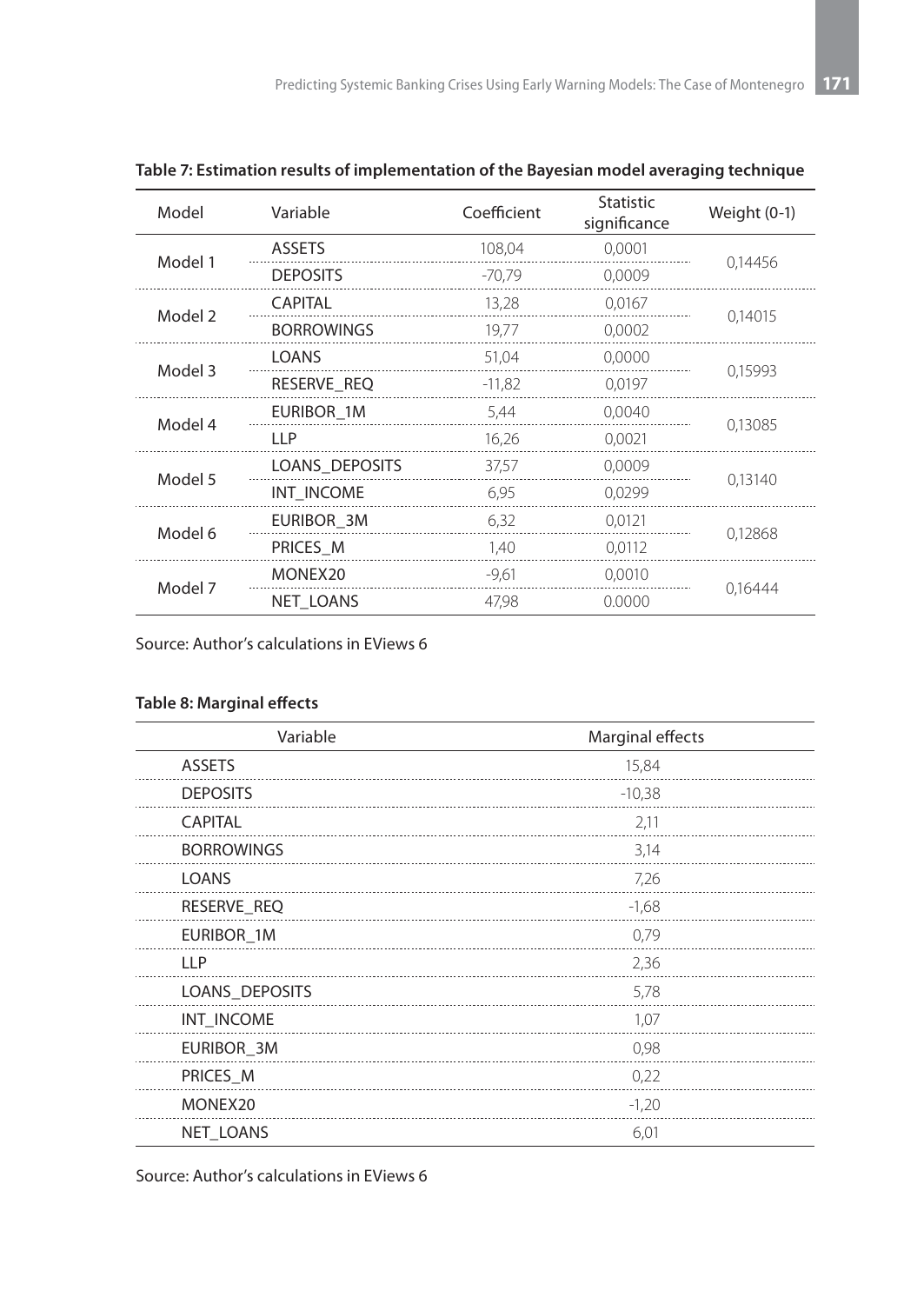# **4. The robustness check of weighted composite indices**

In order to check the robustness of weighted indices, simple logit regression is estimated with the first weighted composite index as the explanatory variable. The intercept and explanatory variable Index\_1 are statistically highly significant at the level of 1%. Additionally, the intercept has negative sign while the coefficient in front of the variable Index\_1 has positive sign; thus, an increase of Index\_1 indicates a higher probability of crisis.

| Variable              | Coefficient | Std. Error            | z-Statistic | Prob.       |
|-----------------------|-------------|-----------------------|-------------|-------------|
|                       | $-4.768472$ | 1.235092              | $-3.860823$ | 0.0001      |
| INDEX 1               | 13.09421    | 3.643995              | 3.593365    | 0.0003      |
| McFadden R-squared    | 0.863415    | Mean dependent var    |             | 0.285714    |
| S.D. dependent var    | 0.454467    | S.E. of regression    | 0.159061    |             |
| Akaike info criterion | 0.211049    | Sum squared resid     |             | 2.074629    |
| Schwarz criterion     | 0.268925    | Log likelihood        |             | $-6.864044$ |
| Hannan-Quinn criter.  | 0.234315    | Restr. log likelihood |             | -50.25465   |
| LR statistic          | 86.78120    | Avg. log likelihood   |             | $-0.081715$ |
| Prob(LR statistic)    | 0.000000    |                       |             |             |
| Obs with Dep=0        | 60          | Total obs             |             | 84          |
| Obs with Dep=1        | 24          |                       |             |             |

**Table 9: Estimation of logit model with the first composite index** 

Source: Author's calculations in EViews 6

Predicting ability of estimated model is very high. Model correctly predicted 96.43% of observations. Model precisely predicted crisis in 91.67% cases (i.e. months), whereas it precisely predicted tranquil period in 98.33% cases. Model was unsuccessful only in 3.57% cases. Since H-L goodness-of-fit test statistic is much greater than 0.05 the null hypothesis that there is no difference between the observed and model-predicted values of the dependent variable is not rejected implying that the model's estimates fit the data at an acceptable level.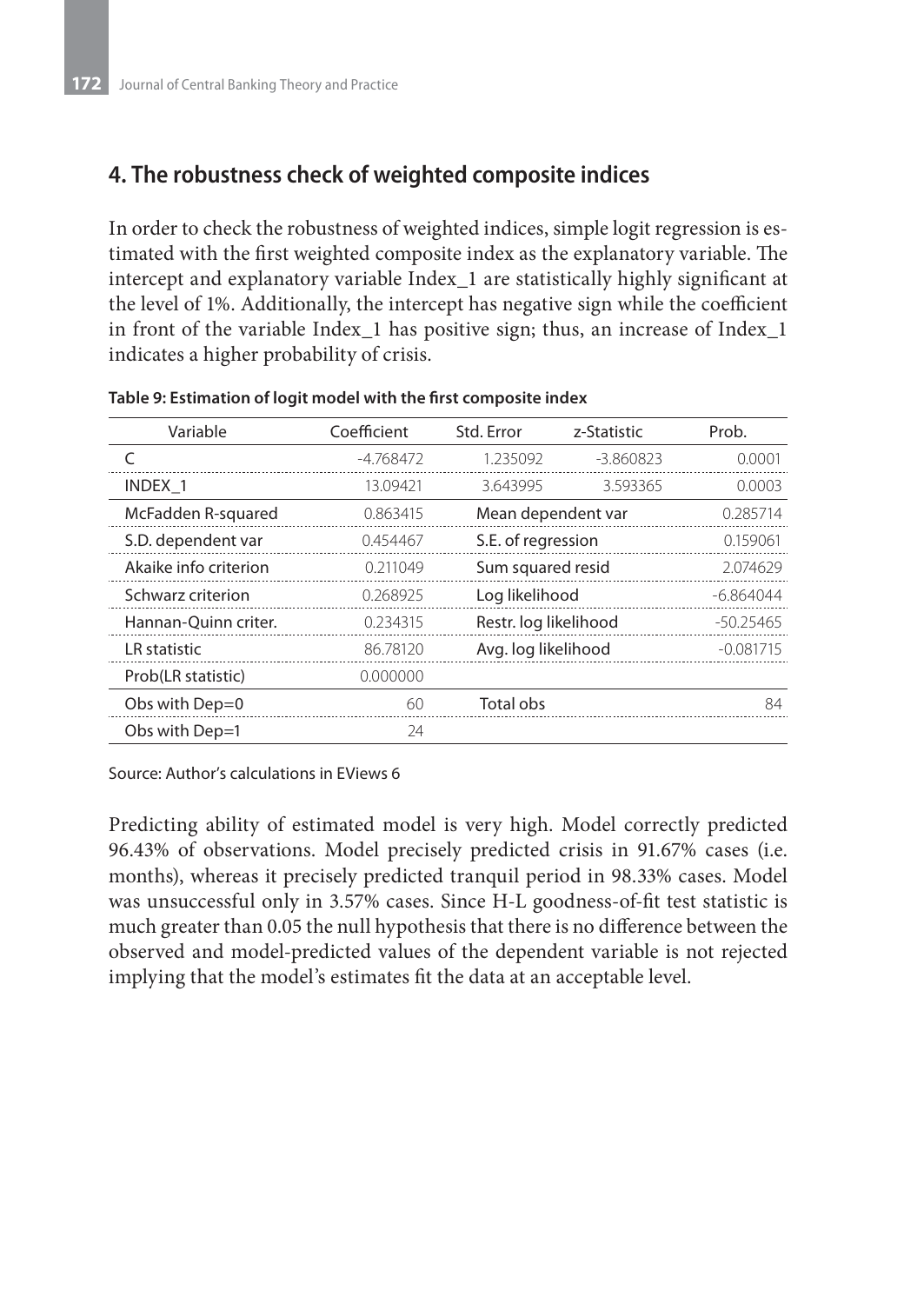|                   | <b>Estimated Equation</b> |         |       | <b>Constant Probability</b> |                  |       |  |
|-------------------|---------------------------|---------|-------|-----------------------------|------------------|-------|--|
|                   | $Dep=0$                   | $Dep=1$ | Total | $Dep=0$                     | $Dep=1$          | Total |  |
| $P(Dep=1) \leq C$ | 59                        |         | 61    | 60                          | 24               | 84    |  |
| $P(Dep=1) > C$    |                           | 22      | 23    | $\bigcap$                   | $\left( \right)$ |       |  |
| Total             | 60                        | 24      | 84    | 60                          | 24               | 84    |  |
| Correct           | 59                        | $22$    | 81    | 60                          | $\bigcap$        | 60    |  |
| % Correct         | 98.33                     | 91.67   | 96.43 | 100.00                      | 0.00             | 7143  |  |
| % Incorrect       | 167                       | 833     | 3.57  | 0.00                        | 100.00           | 28.57 |  |
| Total Gain*       | $-167$                    | 91.67   | 25.00 |                             |                  |       |  |
| Percent Gain**    | n.a.                      | 91.67   | 8750  |                             |                  |       |  |

#### **Table 10: Prediction ability of the model**

|                  |         | <b>Estimated Equation</b> |       | <b>Constant Probability</b> |         |       |  |
|------------------|---------|---------------------------|-------|-----------------------------|---------|-------|--|
|                  | $Dep=0$ | $Dep=1$                   | Total | $Dep=0$                     | $Dep=1$ | Total |  |
| $E(\# of Dep=0)$ | 5813    | 187                       | 60.00 | 4286                        | 1714    | 60.00 |  |
| $E(\# of Dep=1)$ | 187     | 2213                      | 24.00 | 1714                        | 686     | 24.00 |  |
| Total            | 60.00   | 24.00                     | 84.00 | 60.00                       | 24.00   | 8400  |  |
| Correct          | 5813    | 22.13                     | 8026  | 4286                        | 686     | 4971  |  |
| % Correct        | 96.88   | 92 21                     | 95 55 | 7143                        | 28.57   | 5918  |  |
| % Incorrect      | 312     | 779                       | 445   | 28.57                       | 7143    | 40.82 |  |
| Total Gain*      | 2546    | 63.64                     | 3637  |                             |         |       |  |
| Percent Gain**   | 89.09   | 8909                      | 89.09 |                             |         |       |  |

\*Change in "% Correct" from default (constant probability) specification

\*\*Percent of incorrect (default) prediction corrected by equation

Source: Author's calculations in EViews 6

Results of the Hosmer-Lemeshow test and the Andrews test are presented in the following table.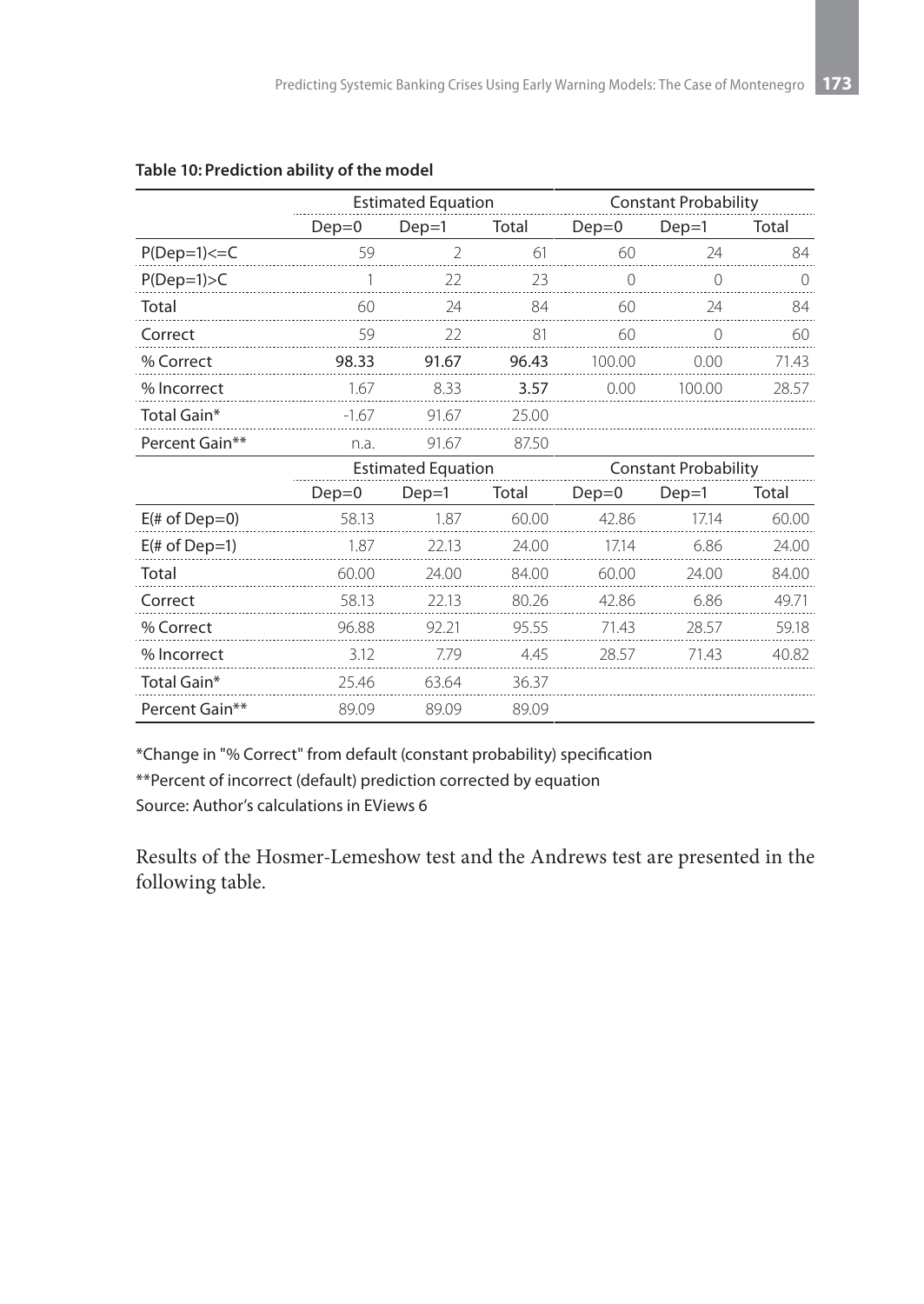|                                | <b>Ouantile of Risk</b>  |                 | $Dep=0$        |         | $Dep=1$          | Total   | H-L    |         |
|--------------------------------|--------------------------|-----------------|----------------|---------|------------------|---------|--------|---------|
|                                | Low                      | High            | Actual         | Expect  | Actual           | Expect  | Obs    | Value   |
|                                | 0.0084                   | 0.0084          | 8              | 7.93263 | $\Omega$         | 0.06737 | 8      | 0.06795 |
| 2                              | 0.0084                   | 0.0084          | 8              | 7.93263 | $\Omega$         | 0.06737 | 8      | 0.06795 |
| 3                              | 0.0084                   | 0.0084          | 9              | 8.92420 | 0                | 0.07580 | 9      | 0.07644 |
| 4                              | 0.0084                   | 0.0084          | 8              | 7.93263 | $\Omega$         | 0.06737 | 8      | 0.06795 |
| 5                              | 0.0084                   | 0.0084          | 9              | 8.92420 | $\Omega$         | 0.07580 | 9      | 0.07644 |
| 6                              | 0.0084                   | 0.0084          | 8              | 7.93263 | $\Omega$         | 0.06737 | 8      | 0.06795 |
| 7                              | 0.0084                   | 0.1865          | 8              | 7.68946 | $\Omega$         | 0.31054 | 8      | 0.32308 |
| 8                              | 0.2005                   | 0.9898          | $\mathfrak{D}$ | 2.69626 | 7                | 6.30374 | 9      | 0.25670 |
| 9                              | 0.9905                   | 0.9996          | $\Omega$       | 0.03224 | 8                | 7.96776 | 8      | 0.03237 |
| 10                             | 0.9996                   | 0.9998          | $\Omega$       | 0.00313 | 9                | 8.99687 | 9      | 0.00313 |
| Total                          |                          |                 | 60             | 60.0000 | 24               | 24.0000 | 84     | 1.03995 |
| <b>H-L Statistic</b><br>1.0399 |                          | Prob. Chi-Sq(8) |                |         | 0.9980           |         |        |         |
|                                | <b>Andrews Statistic</b> |                 | 67.3956        |         | Prob. Chi-Sq(10) |         | 0.0000 |         |

**Table 11: Results of Hosmer-Lemeshow test and Andrews test** 

Source: Author's calculations in EViews 6

Table 12 presents estimation results of logit model where explanatory variable is the second weighted composite index. The intercept and explanatory variable Index\_2 are statistically significant at the level of 1%. The intercept has a negative sign while the coefficient in front of variable Index\_2 has a positive sign which means that an increase of its value indicates a higher probability of crisis.

| Variable              | Coefficient | Std. Error            | z-Statistic | Prob.       |
|-----------------------|-------------|-----------------------|-------------|-------------|
| C                     | -4.833835   | 1.227638              | -3.937507   | 0.0001      |
| INDEX <sub>2</sub>    | 13.96310    | 3.903487              | 3.577084    | 0.0003      |
| McFadden R-squared    | 0.864123    | Mean dependent var    |             | 0.285714    |
| S.D. dependent var    | 0.454467    | S.E. of regression    |             | 0.158326    |
| Akaike info criterion | 0.210201    | Sum squared resid     |             | 2.055513    |
| Schwarz criterion     | 0.268078    | Log likelihood        |             | $-6.828441$ |
| Hannan-Quinn criter.  | 0.233467    | Restr. log likelihood |             | $-50.25465$ |
| LR statistic          | 86.85241    | Avg. log likelihood   |             | $-0.081291$ |
| Prob(LR statistic)    | 0.000000    |                       |             |             |
| Obs with Dep=0        | 60          | Total obs             |             | 84          |
| Obs with Dep=1        | 24          |                       |             |             |

**Table 12: Estimation of logit model with the second composite index** 

Source: Author's calculations in EViews 6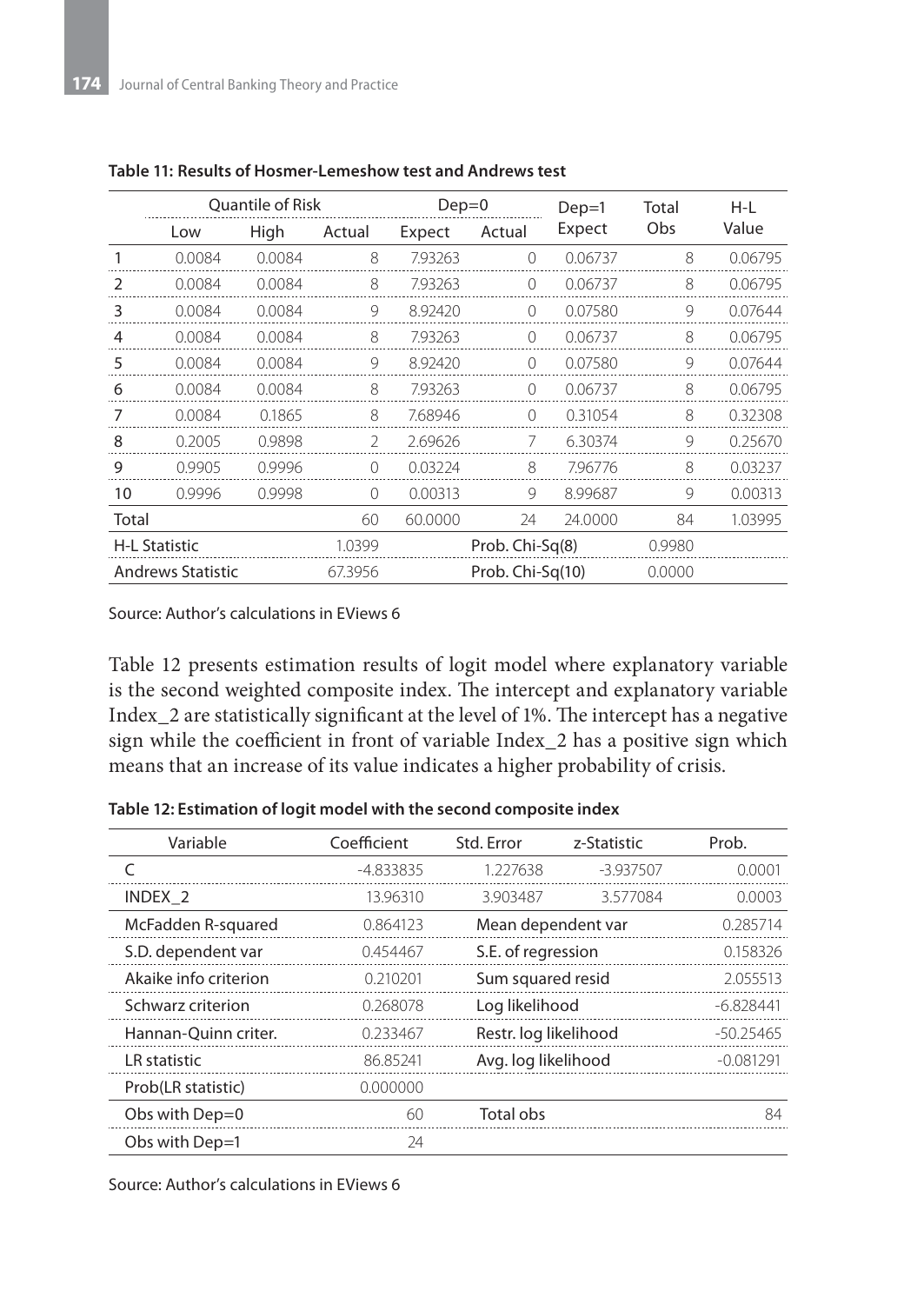Both models have the same value of McFadden coefficient of determination at 0.86. Comparing predictive ability of this model to the previous one, it may be concluded that they have the same performances, although when using signal approach, the first index has slightly better performances. Results of goodness-of-fit tests for this logit model showed that H-L goodness-of-fit test statistic is much greater than 0.05 that implies the model's estimates fit the data at an acceptable level.

|                   | <b>Estimated Equation</b> |                |       | <b>Constant Probability</b> |          |          |
|-------------------|---------------------------|----------------|-------|-----------------------------|----------|----------|
|                   | $Dep=0$                   | $Dep=1$        | Total | $Dep=0$                     | $Dep=1$  | Total    |
| $P(Dep=1) \leq C$ | 59                        | $\mathfrak{D}$ | 61    | 60                          | 24       | 84       |
| $P(Dep=1) > C$    |                           | 22             | 23    | $\Omega$                    | 0        | $\Omega$ |
| Total             | 60                        | 24             | 84    | 60                          | 24       | 84       |
| Correct           | 59                        | 22             | 81    | 60                          | $\Omega$ | 60       |
| % Correct         | 98.33                     | 91.67          | 96.43 | 100.00                      | 0.00     | 71.43    |
| % Incorrect       | 1.67                      | 8.33           | 3.57  | 0.00                        | 100.00   | 28.57    |
| Total Gain*       | $-1.67$                   | 91.67          | 25.00 |                             |          |          |
| Percent Gain**    | n.a.                      | 91.67          | 87.50 |                             |          |          |
|                   | <b>Estimated Equation</b> |                |       | <b>Constant Probability</b> |          |          |
|                   | $Dep=0$                   | $Dep=1$        | Total | $Dep=0$                     | $Dep=1$  | Total    |
| $E(\# of Dep=0)$  | 58.16                     | 1.84           | 60.00 | 42.86                       | 17.14    | 60.00    |
| $E(\# of Dep=1)$  | 1.84                      | 22.16          | 24.00 | 17.14                       | 6.86     | 24.00    |
| Total             | 60.00                     | 24.00          | 84.00 | 60.00                       | 24.00    | 84.00    |
| Correct           | 58.16                     | 22.16          | 80.32 | 42.86                       | 6.86     | 49.71    |
| % Correct         | 96.93                     | 92.33          | 95.62 | 71.43                       | 28.57    | 59.18    |
| % Incorrect       | 3.07                      | 7.67           | 4.38  | 28.57                       | 71.43    | 40.82    |
| Total Gain*       | 25.50                     | 63.76          | 36.43 |                             |          |          |
| Percent Gain**    | 89.26                     | 89.26          | 89.26 |                             |          |          |

#### **Table 13: Prediction ability of the model**

\* Change in "% Correct" from default (constant probability) specification

\*\* Percent of incorrect (default) prediction corrected by equation

Source: Author's calculations in EViews 6

Results of the Hosmer-Lemeshow test and the Andrews test are presented in the following table. H-L goodness-of-fit test statistic is much greater than 0.05 implying that the model's estimates fit the data at an acceptable level.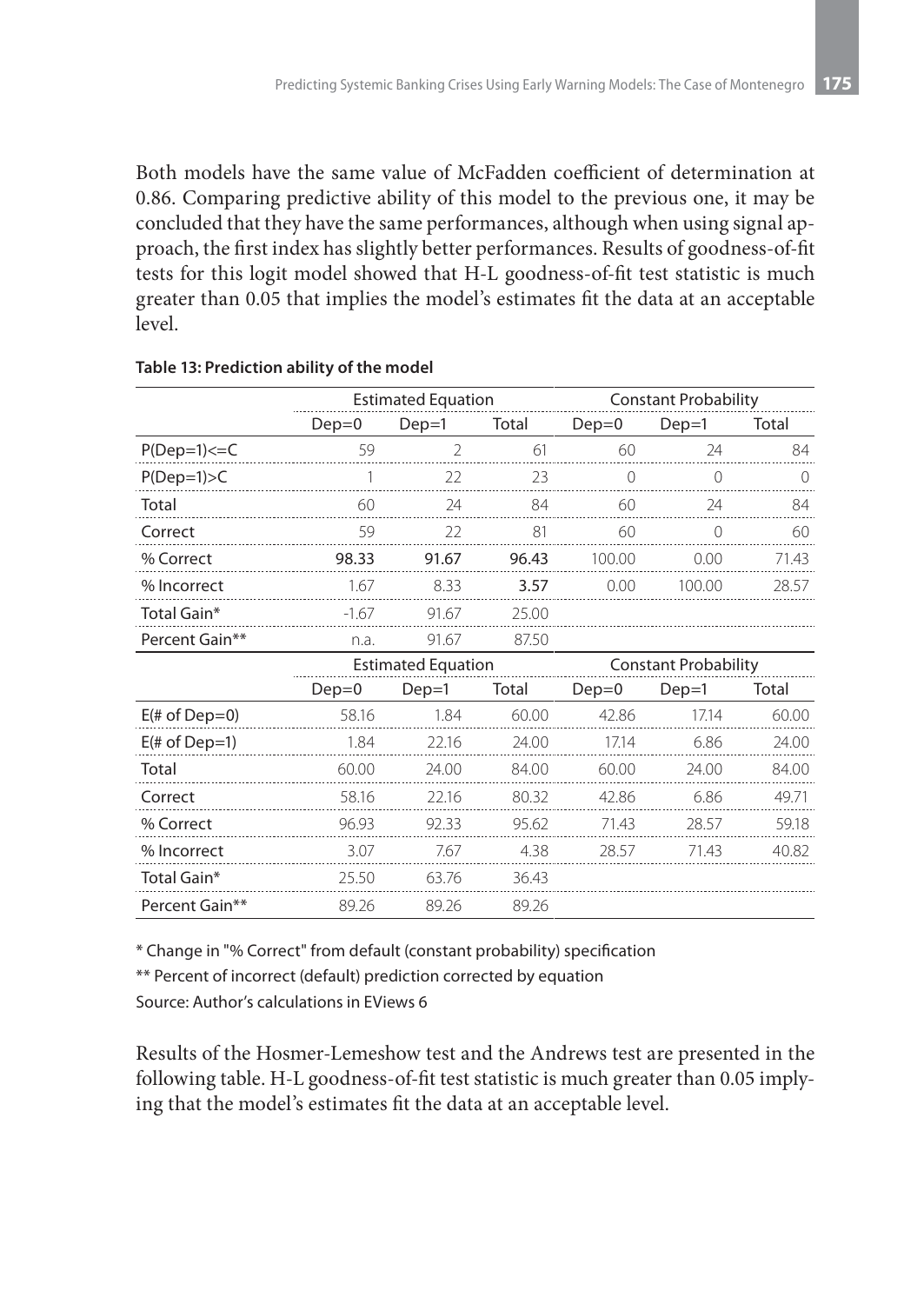|                      | <b>Ouantile of Risk</b> |        |                 | $Dep=0$ |                  | Total   | $H-L$      |         |
|----------------------|-------------------------|--------|-----------------|---------|------------------|---------|------------|---------|
|                      | Low                     | High   | Actual          | Expect  | Actual           | Expect  | <b>Obs</b> | Value   |
|                      | 0.0079                  | 0.0079 | 8               | 7.93685 | $\Omega$         | 0.06315 | 8          | 0.06365 |
| $\overline{2}$       | 0.0079                  | 0.0079 | 8               | 7.93685 | $\Omega$         | 0.06315 | 8          | 0.06365 |
| 3                    | 0.0079                  | 0.0079 | 9               | 8.92896 | $\Omega$         | 0.07104 | 9          | 0.07160 |
| 4                    | 0.0079                  | 0.0079 | 8               | 7.93685 | $\Omega$         | 0.06315 | 8          | 0.06365 |
| 5                    | 0.0079                  | 0.0095 | 9               | 8.91834 | $\Omega$         | 0.08166 | 9          | 0.08241 |
| 6                    | 0.0098                  | 0.0146 | 8               | 7.90695 | $\Omega$         | 0.09305 | 8          | 0.09415 |
| 7                    | 0.0152                  | 0.1366 | 8               | 7.70044 | $\Omega$         | 0.29956 | 8          | 0.31121 |
| 8                    | 0.1711                  | 0.9910 | $\mathcal{P}$   | 2.69973 | 7                | 6.30027 | 9          | 0.25908 |
| 9                    | 0.9913                  | 0.9994 | $\Omega$        | 0.03126 | 8                | 7.96874 | 8          | 0.03138 |
| 10                   | 0.9994                  | 0.9998 | $\Omega$        | 0.00377 | 9                | 8.99623 | 9          | 0.00377 |
| Total                |                         |        | 60              | 60.0000 | 24               | 24.0000 | 84         | 1.04454 |
| <b>H-L Statistic</b> |                         | 1.0445 | Prob. Chi-Sq(8) |         |                  | 0.9980  |            |         |
|                      | Andrews Statistic       |        | 68.5153         |         | Prob. Chi-Sq(10) |         | 0.0000     |         |

**Table 14: Results of Hosmer-Lemeshow test and Andrews test**

Source: Author's calculations in EViews 6

Marginal effects for both models are given in Table 15. Accordingly, Index\_2 has slightly better performances comparing to Index\_1. Intercept in both of models has negative sign with approximately the same marginal effect on dependent variable. The results suggest that both of the weighted composite indices are reliable indicators of systemic banking crises.

|  |  |  |  | <b>Table 15: Marginal effects</b> |
|--|--|--|--|-----------------------------------|
|--|--|--|--|-----------------------------------|

| Model   | Variable | Marginal effects |
|---------|----------|------------------|
|         |          | $-0659916$       |
| Model 1 | Index 1  | 1.812126         |
|         |          | $-0.677025$      |
| Model 2 | Index 2  | 1955665          |
|         |          |                  |

Source: Author's calculations in EViews 6

The results of Bayesian model averaging show that both indices are statistically significant with expected positive sign. Therefore, reliability of estimated indices is verified and robustness of indicators that are part of indices is checked indirectly. On the basis of weights assigned to the both of models, it may be concluded that these model have almost the same performances.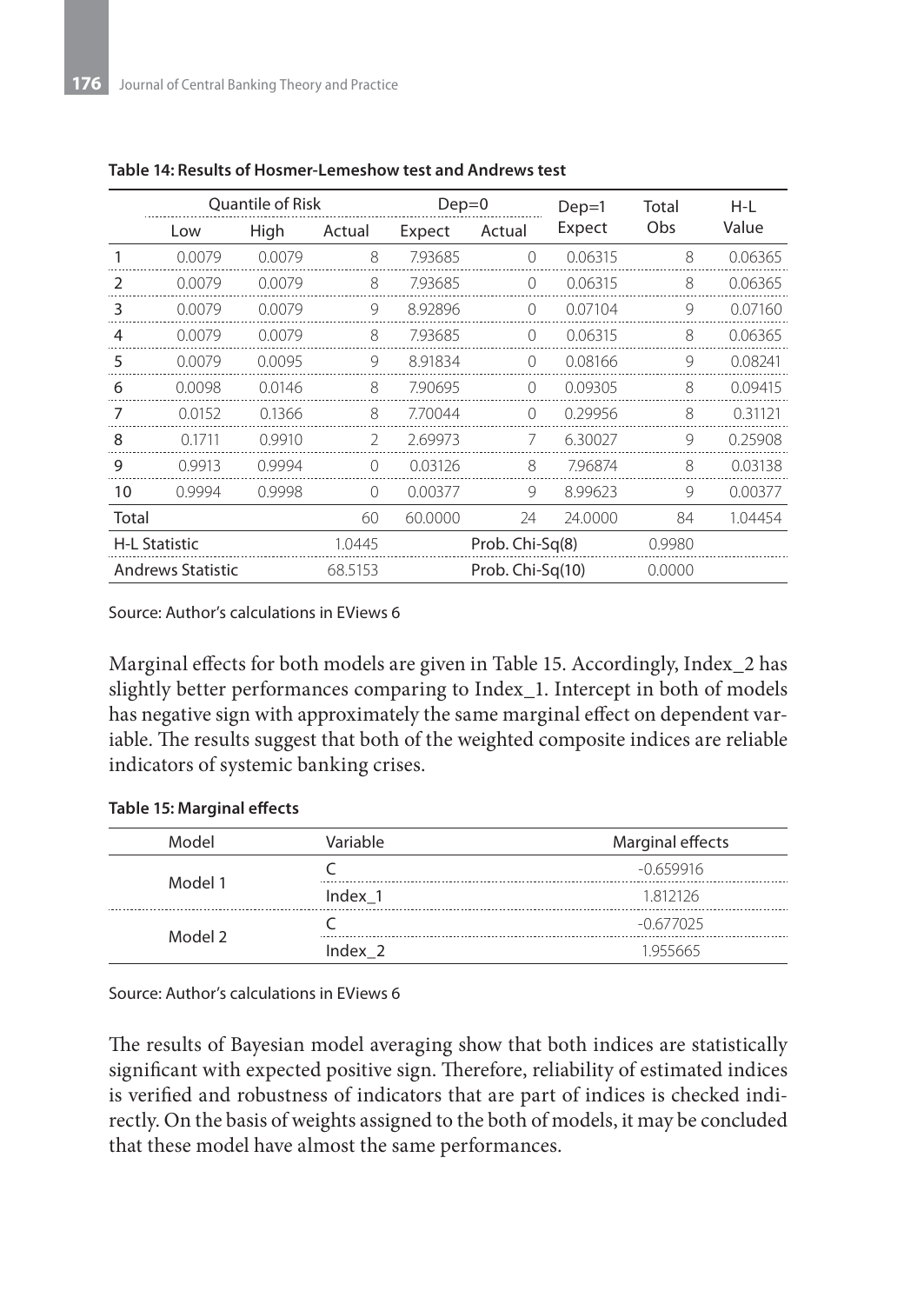| Model   | Variable | Coefficient | Statistic<br>significance | Weight (0-1) |
|---------|----------|-------------|---------------------------|--------------|
| Model 1 | Index i  | 13.09       | 0 0003                    | 049979       |
| Model 2 | mdex     | 13 96       | N UU U                    |              |

**Table 16: Results of Bayesian model averaging**

Source: Author's calculations in EViews 6

### **5. Interpretation and discussion**

McFadden  $\mathsf{R}^2$  indicates a relatively good goodness-of-fit of the estimated dynamic logit model. Results of the estimated model suggest that loans have the highest marginal effect on the dependent variable. The estimated probability of occurrence of the systemic banking crisis will increase in the case of increase of loans, loan loss provisions, loans-to-deposits ratio, and capital. Considering macroeconomic variables, the increase of 1-month Euribor leads to higher probability of systemic banking crisis while the increase of EUR/USD exchange rate implies the decrease of the estimated probability systemic banking crisis occurrence. Montenegro is a euroised economy and one of the main advantages of fixed exchange rate regimes is that they enable achieving macroeconomic stability owing to a solid nominal anchor. However, the main deficiency of fixed exchange rate regimes is that they reduce flexibility of monetary policy. The reason for considering EUR/USD exchange rate as an early warning indicator that Montenegro is a small and open country, so the trend of this variable might have a significant impact on the domestic economy.

In addition, the annual growth rate of consumer prices in Montenegro has a positive sign with a low marginal effect. However, the variable with the lowest marginal effect in the model is the index of industrial production in Serbia. In order to capture the most relevant international indicators the economic growth of the country that represents the main trading partner of the domestic country is considered. According to available data starting from 2005, the largest portion of Montenegro's trading exchange, taking into account both export and import, has been realized with Serbia.

The Bayesian model averaging technique enables estimation of more variables that can be relevant indicators of systemic banking crises, than it would be possible by using only a regular logit model. Putting a higher number of variables in one single regression may cause problems, such as multicolinearity. The dynamic model has captured eight variables, while using the Bayesian model averaging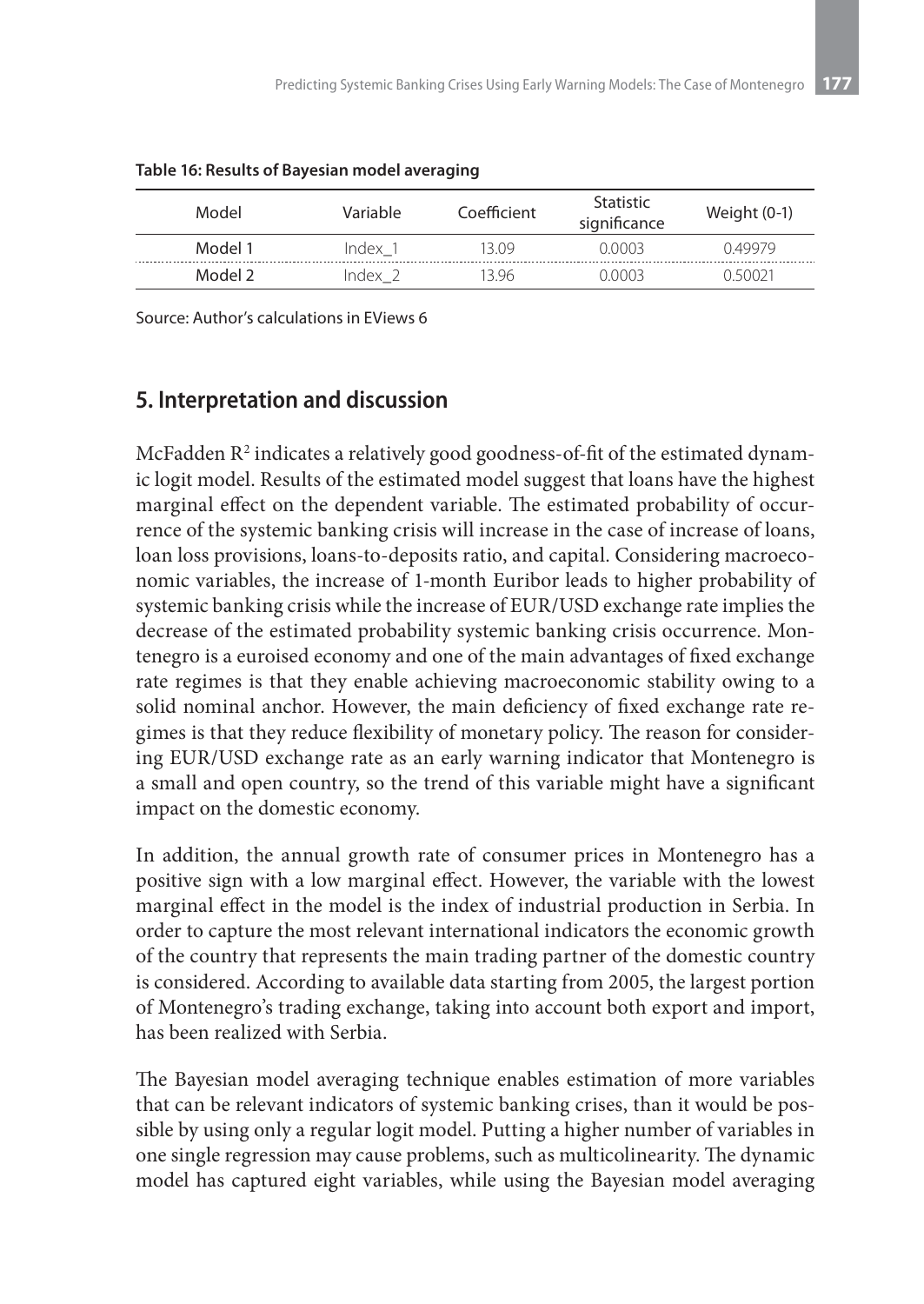technique 14 variables are included wherein six of them are the same as in the dynamic logit model. Instead of estimating only a set of simple logit regressions, Bayesian model averaging gives an insight into relative importance of some variables in comparison with other variables.

The comparison of indicators that have had the best performances within the signal approach with results obtained by estimating logit models, as well as with the results obtained by applying the Bayesian model averaging technique leads to the conclusion that the indicators that showed the highest predicting power in the signal approach are statistically significant and have ha igh probability of predicting systemic banking crises within the logit models. The analysis of the results confirmed the reliability of the indicator of credit growth which is statistically significant in all estimated models and has very high marginal effects on the probability of systemic banking crisis occurrence in Montenegro. In addition, high influence of variables that relate to the international environment is confirmed, such as reference interest rates of the European Central Bank and EUR/USD exchange rate.

The synthesis of the signal approach and traditional econometric approach confirmed the reliability of the previously obtained results. Namely, simple logit model is estimated wherein the only explanatory variable is the first weighted composite index which has been formulated using the signal approach. The other logit model where the only explanatory variable is the second weighted composite index is also estimated. The author has not found this approach in the available literature on early warning models for systemic banking crises so far. Both indices are statistically significant at the level of 1% with a positive sign. These models have much better predicting ability compared with the previously estimated static and dynamic logit models.

Indicators that represent loans, deposits, loan loss provisions and 1-month Euribor that are the part of the composite indices formulated within signal approach are statistically significant in all estimated logit model specifications, including the Bayesian model averaging. However, it should be emphasized that the variable which represents deposits has a different sign in different approaches. Namely, this indicator has had positive sign within the signal approach, which suggests that an increase of deposits above the threshold implies the higher probability of systemic banking crisis. Although many authors argue that the sign should be negative since the beginning of the crisis is usually followed by deposit outflow, the objective of this paper is to select the indicators that send signals much earlier before a crisis begins. This means that when deposit outflow happens a crisis has already begun, thus the outflow of deposits cannot be an adequate early warning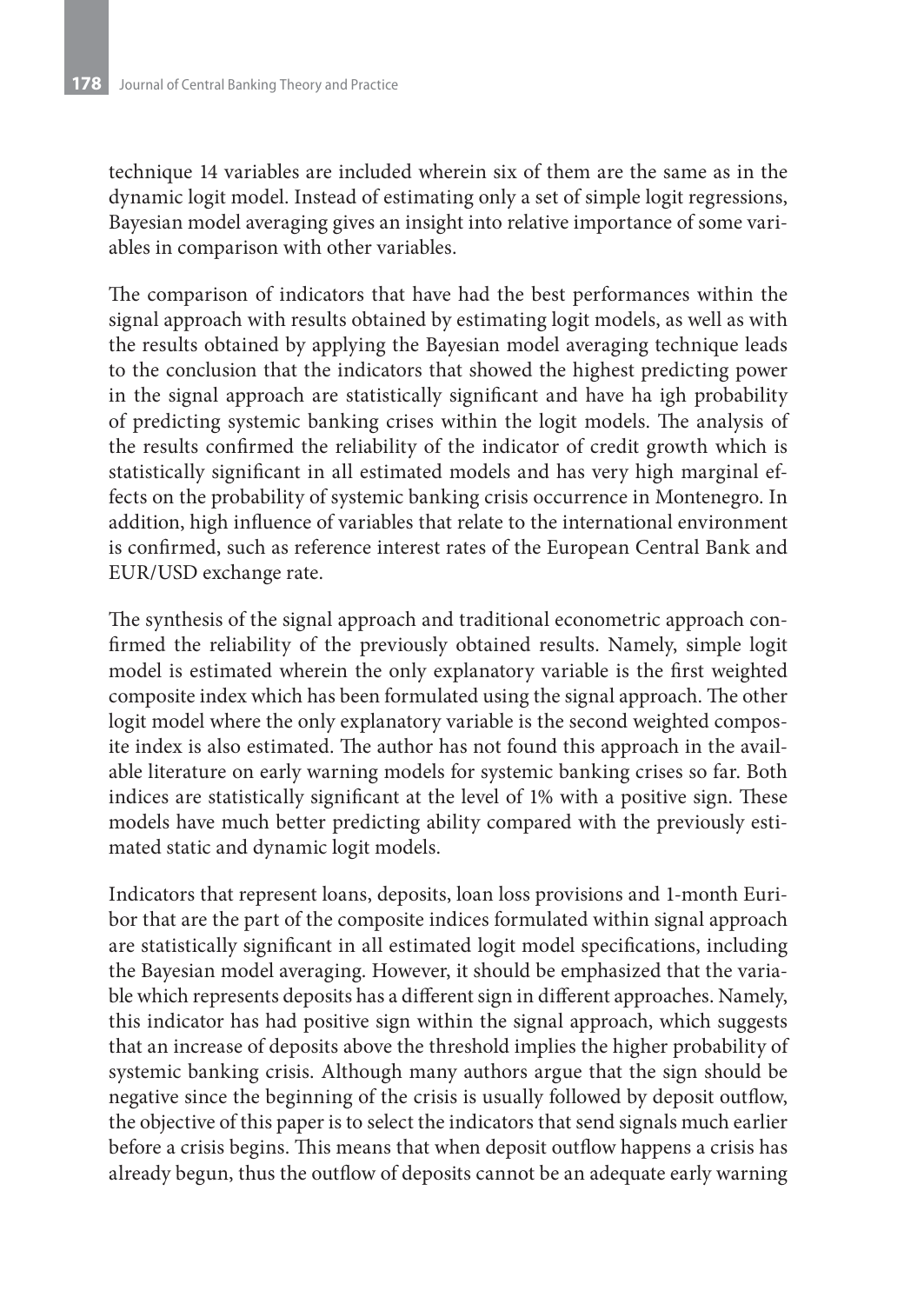signal for a banking crisis. However, results of the logit models suggest that an increase of deposits imply a decrease of the probability of systemic banking crisis occurrence.

It is necesary to emphasize that the main limitation of early warning system created in this paper is the fact that models are constructed on the basis of only one systemic banking crisis in Montenegro. Considering that not all banking crises happen at the same pattern when drawing conclusions on the basis of small number of events, there is possibility that those conclusions are biased. On the other hand, in those situations when lot of historic data are available, often general conclusions about relative importance of individual indicators are made. However, the use of models have to be adequately integrated into broader analyses that take into account all relevant information since one model will inevitably overlook some of the relevant aspects.

## **6. Concluding remarks**

Based on the results obtained by estimating early warning models for systemic banking crisis in Montenegro which are formulated in this paper, it can be concluded that the credit boom indicator play a dominant role in these models thanks to very good performances. The reliability of these indicators was confirmed in several ways through the use of various approaches and estimating several different specifications. It is necessary to emphasize that, in addition to being a part of composite index constructed within the signal approach, the indicator indicating a growth rate of loans is statistically significant in all estimated specifications of the logit model, including also the application of the Bayesian model averaging technique. In addition to these indicators, events on international markets have a significant impact on the domestic banking system and its stability, and consequently on the probability of the systemic banking crisis occurrence. This is even more emphasized given that the banking system in Montenegro is mainly foreign owned.

The process of financial development that is characteristic for developing countries is usually associated with the increased vulnerability of the banking and financial system. However, it should be noted that the impact of the global economic crisis was significant on the small and import dependent economy such as Montenegro. Although the roots of the crisis were in the domestic economy, the importance of influence of international trends is undisputed. This means that the global economic crisis has sharpened the problems in the domestic economy and, consequently, in the banking sector.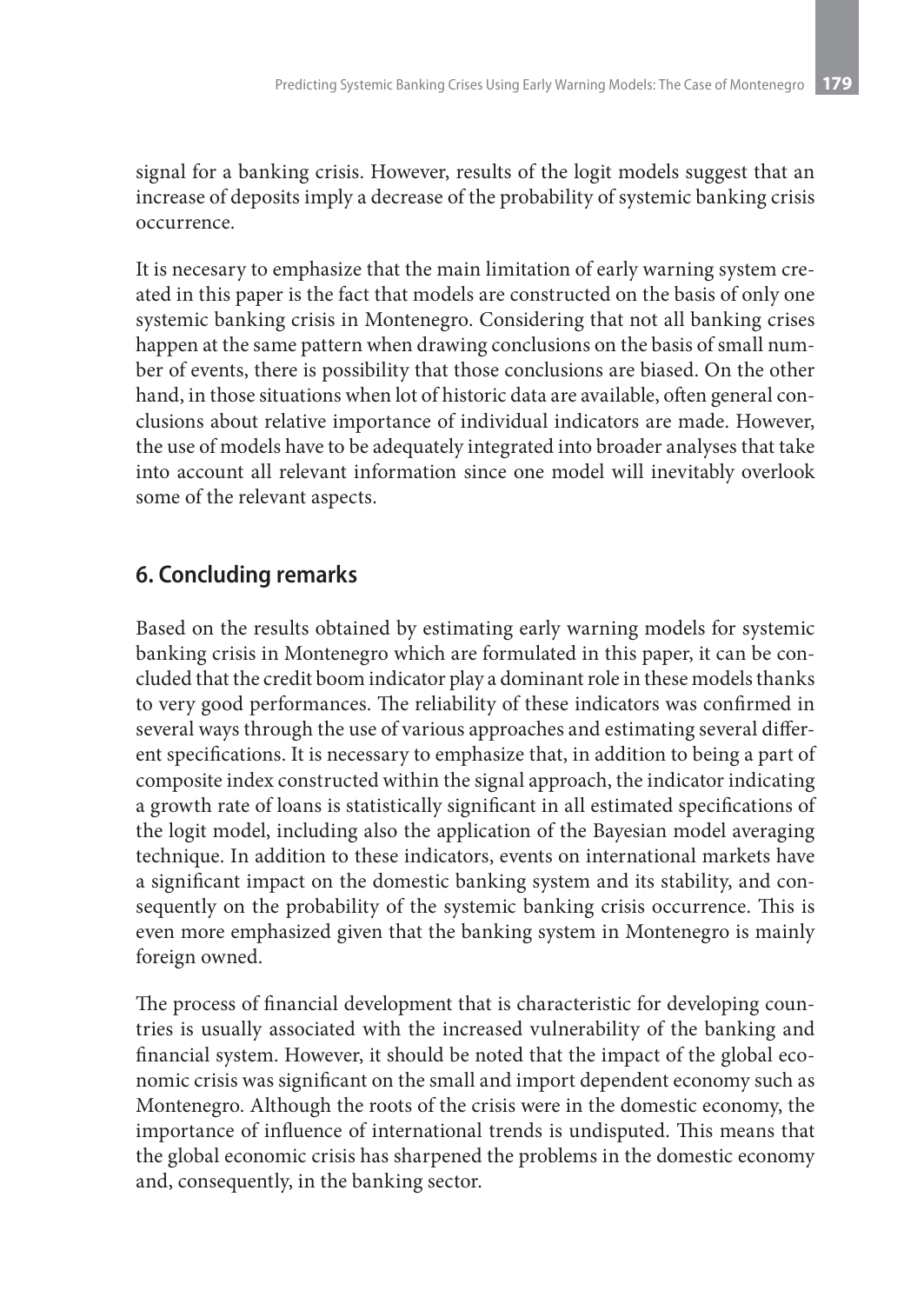Although many economists believe that the models proved to be unsuccessful since they failed to predict the emergence of the current global economic crisis, economic policy cannot be adequately conducted without reliable quantitative information. The significance of the models should not be magnified, but their role cannot be diminished, particularly in uncertain times, when very important information can be obtained by using them. Early warning models for systemic banking crises enable getting the information (i.e. signals) based on which monetary policy holders can make decisions about when and how to take certain measures. However, these models cannot replace subjective evaluations by monetary policy holders, but they can play an important complementary role as an objective assessment of the banking system vulnerability.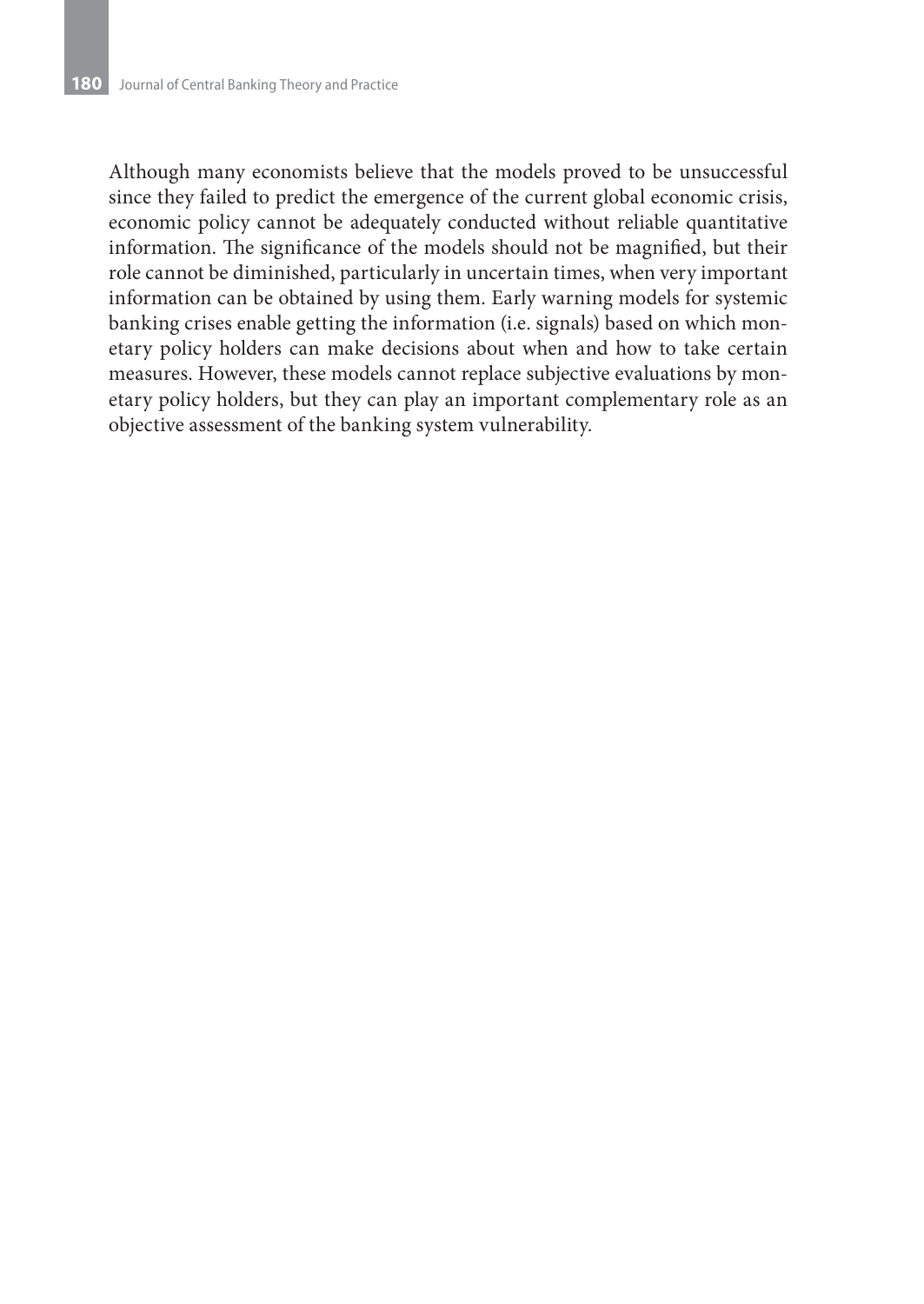# **REFERENCES**

- 1. Ahec-Šonje, A. (1999). Leading Indicators of Currency and Banking Crises: Croatia and the World. Zagreb: *Croatian Economic Survey*, 1996-1999: 273- 313.
- 2. Ahec-Šonje, A. (2002). Sensitivity Analysis of the Banking System Signal Approach. Zagreb: *Economic Review*, 53 (9-10) 807-848.
- 3. Babecký, J. et al. (2012). Banking, Debt, and Currency Crises: Early Warning Indicators for Developed Countries. Frankfurt am Main: European Central Bank Working Paper No 1485
- 4. Babecký, J. et al. (2012a). Leading Indicators of Crisis Incidence: Evidence from Developed Countries. Frankfurt am Main: European Central Bank Working Paper No 1486
- 5. Borio, C. & Lowe, P. (2002). Assessing the Risk of Banking Crises. Basel: Bank for International Settlements. *Quarterly Review*, 43-54.
- 6. Bučevska, V. (2011). An Analysis of Financial Crisis by an Early Warning System Model: The Case of the EU Candidate Countries. Prague: Prague Development Center. *Business and Economic Horizons*, Vol 4, Issue 1, 13-26.
- 7. Bussière, M. & Fratzscher, M. (2002). Towards a New Early Warning System of Financial Crises. Frankfurt am Main: European Central Bank Working Paper No 145
- 8. Crespo Cuaresma, J. & Slacik, T. (2009). On the Determinants of the Currency Crisis: The Role of Model Uncertainty. *Elsevier Journal of Macroeconomics*, No 31, 621-632.
- 9. Davis, E. P. & Karim, D., 2008. Could Early Warning Systems Have Helped to Predict the Sub Prime Crises? Brunel University and NIESR West London. Economics and Finance. Working Paper.
- 10. Demirgüç-Kunt, A. & Detragiache, E. (1998). Financial Liberalization and Financial Fragility. Washington, DC: International Monetary Fund Working Paper No 83
- 11. Dumičić, M. (2016). Financial Stability Indicators The Case of Croatia. Podgorica: *Journal of Central Banking Theory and Practice*, Vol 5, No 1, 113- 140.
- 12. Edison, H. J. (2000). Do Indicators of Financial Crises Work? An Evaluation of an Early Warning System. International Financial Discussion Paper 675
- 13. Eichengreen, B. & Rose, A. K. (1998). Staying Afloat When the Wind Shifts: External Factors and Emerging-Market Banking Crises. NBER Working Paper 6370
- 14. Eichengreen, B. & Arteta, C. (2000). Banking Crises in Emerging Markets: Presumptions and Evidence. University of California at Berkeley, Center